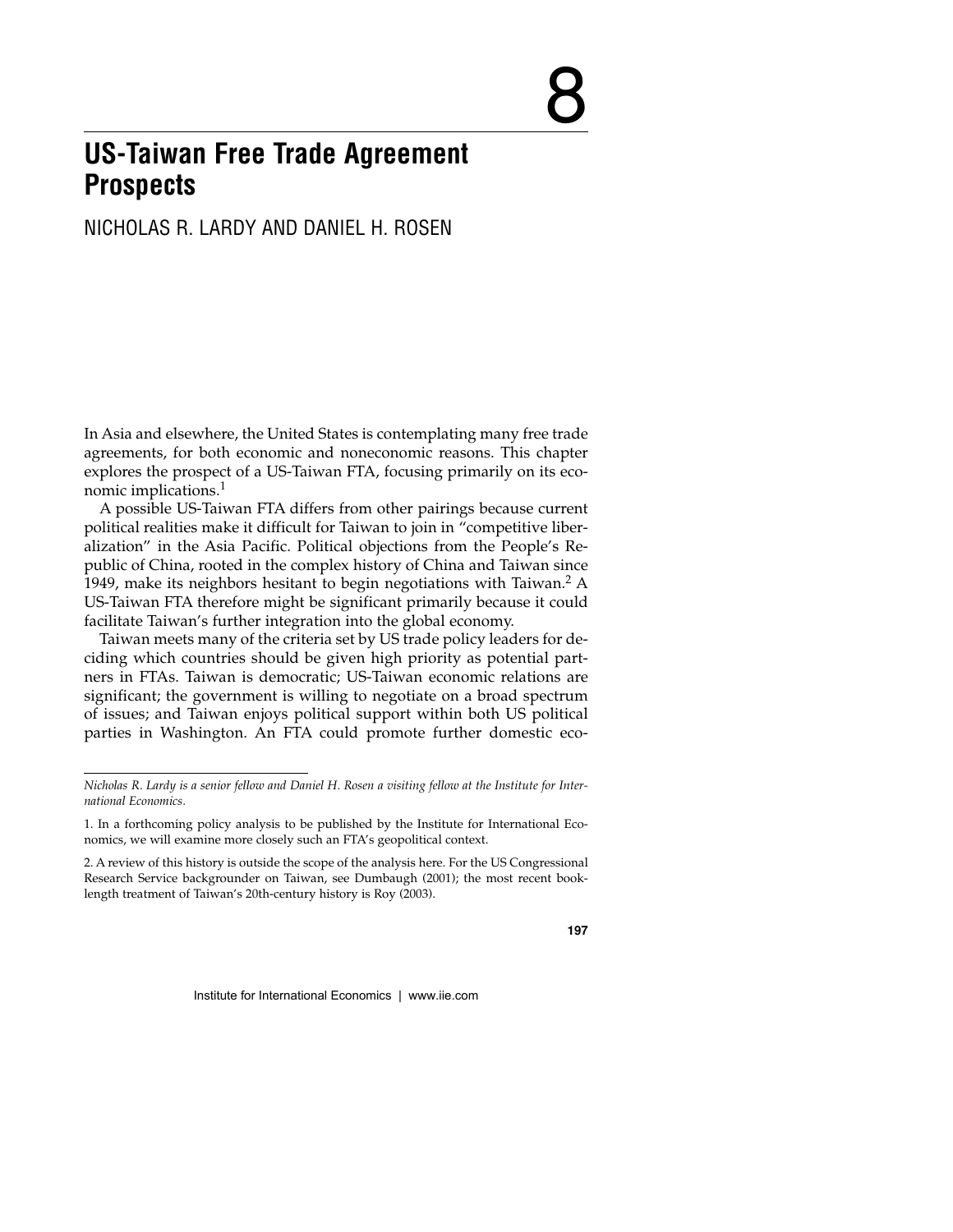nomic reform within Taiwan, provided its justification is economic and not simply political. Because US-Taiwan trade is already quite open, Taiwan's economic success would be better served through further integration with Asia, including mainland China, rather than with the United States. Other states in the region, however, are reluctant to enter into bilateral trade negotiations with Taiwan. A US-Taiwan FTA might help to overcome this reluctance. The effects of a US FTA are not necessarily all positive for Taiwan or its neighbors, *but on balance they might offset losses that would occur if everyone else in Asia negotiates FTAs while Taiwan is left on the sidelines*.

The introduction of this chapter provides background on the Taiwanese economy and US-Taiwan economic relations. We then examine, in turn, the quantitative evidence on the likely impact of a US-Taiwan FTA and a qualitative analysis of the FTA (with a focus on key sectors). The final section draws conclusions.

#### **Taiwan's Economy**

For the past five decades Taiwan has been one of the world's most successful economies. Its long-term growth—just over 8 percent annually in real terms—has been more rapid than that of any other economy, propelling its GDP above \$280 billion by 2002. In the process, the structure of the economy has been transformed. Agriculture initially was the most important sector, but by the early 1970s its share of output fell to under 10 percent; it now accounts for less than 2 percent of GDP. Manufacturing expansion drove Taiwan's growth for three decades, from the early 1950s into the early 1980s, when its contribution to output peaked at a little more than two-fifths. In the past decade services have become the major source of growth and now account for two-thirds of GDP.

Although in the early 1950s Taiwan restricted imports to promote the development of the industrial sector, by the end of the decade it began to adopt trade and exchange rate policies that transformed it into a major trading economy. Exports grew annually by an astounding 25 percent and 30 percent, respectively, in the 1960s and 1970s, making Taiwan a leading trading economy by 1980.

Trade expansion continued in the 1980s even after Taiwan lost its membership in the United Nations and related bodies such as the World Bank. Following its entry into the World Trade Organization (WTO) in 2002, its leaders decided to further enhance Taiwan's international economic status by seeking to negotiate FTAs with several of its trading partners, including the United States. That China has directly and indirectly signaled strong opposition to Taiwan's negotiating FTAs is, from a US perspective, not a deterrent.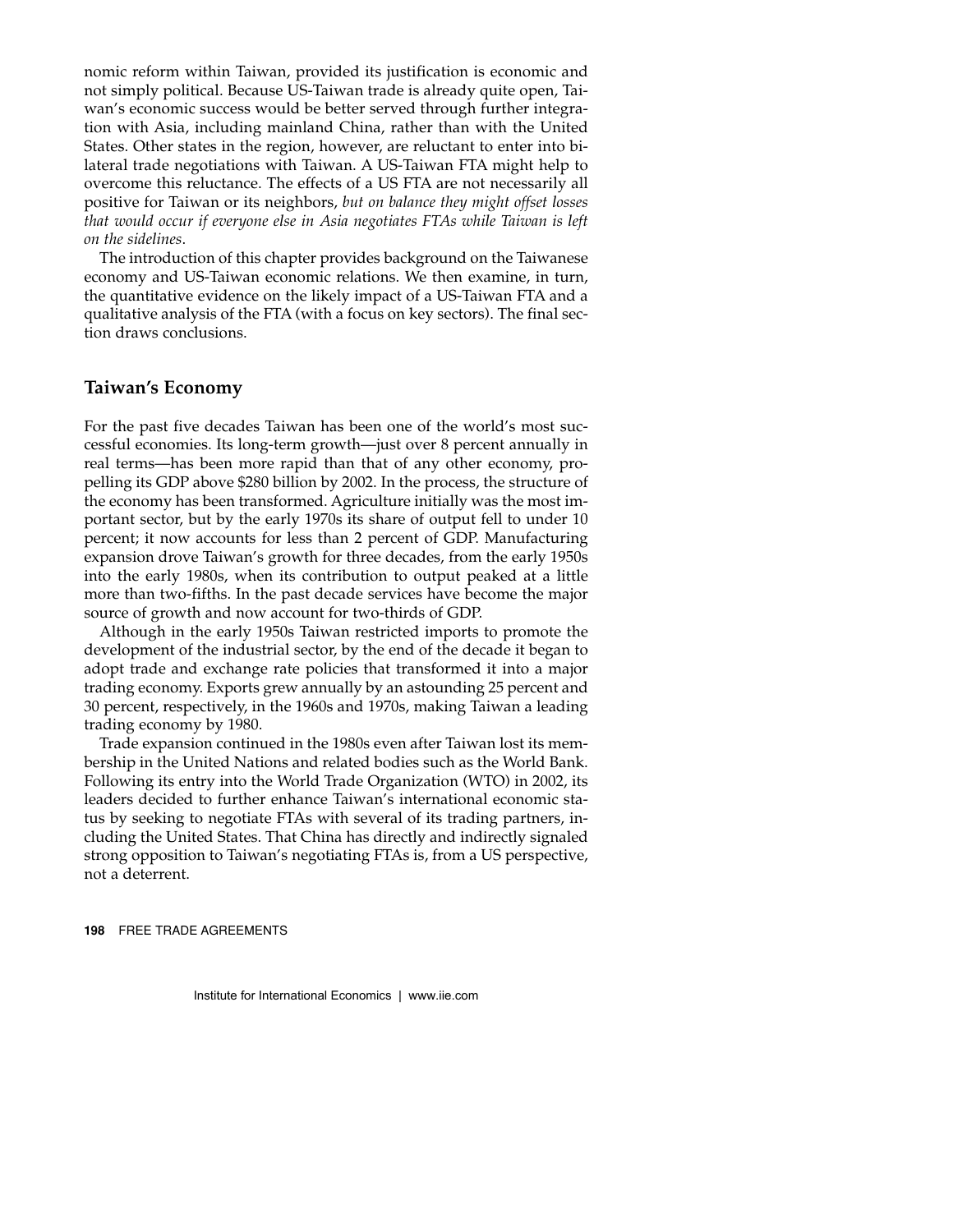| <b>Exports</b> | <b>Imports</b> | Balance     |
|----------------|----------------|-------------|
| 4,699.8        | 16,396.3       | $-11,696.5$ |
| 5.524.2        | 19,790.8       | $-14,266.6$ |
| 7,412.7        | 24.621.8       | $-17.209.1$ |
| 12,129.1       | 24,713.9       | $-12,584.8$ |
| 11.334.6       | 24.312.7       | $-12.978.1$ |
| 11,490.8       | 22,665.9       | $-11.175.1$ |
| 13.182.4       | 23.023.0       | $-9.840.6$  |
| 15.250.3       | 24.596.0       | $-9,345.7$  |
| 16,167.8       | 25,101.5       | $-8,933.7$  |
| 17,108.8       | 26,705.8       | $-9,597.0$  |
| 19,289.6       | 28.971.8       | $-9,682.2$  |
| 18,460.2       | 29.907.3       | $-11.447.1$ |
| 20.365.7       | 32,628.5       | $-12,262.8$ |
| 18,164.5       | 33,124.8       | $-14,960.3$ |
| 19,131.4       | 35,204.4       | $-16,073.0$ |
| 24,405.9       | 40,502.8       | $-16,096.9$ |
| 18,121.6       | 33.374.5       | $-15,252.9$ |
| 16,950.9       | 29,447.6       | $-12,496.7$ |
|                |                |             |

**Table 8.1 Value of US-Taiwan trade, 1985–2002** (millions of dollars)

*Source:* US Census Bureau, www.census.gov/foreign-trade/balance/ c5830.html.

# **US-Taiwan Economic Relations**

Taiwan is an island a little larger in area than Maryland and a little larger in population than Texas. Relative to Taiwan's size, US-Taiwan economic relations have taken on disproportionate importance, due to the countries' long-standing political and security relationship. Taiwan is the eighthlargest trading partner of the United States, ranking just ahead of North Atlantic Treaty Organization allies Italy and France, and just behind South Korea. Taiwan's per capita income in 2002 purchasing power parity terms was \$18,000.

Both the United States and Taiwan are "industrial" democracies, though both are services dominated—services are 80 percent of GDP for the United States, 66 percent for Taiwan. The trend away from industry and toward services in Taiwan has been unwavering since the mid-1980s. In the last 10 years, labor-intensive manufacturing has shifted out of Taiwan (largely to China), much as it left the United States in earlier decades, and today Taiwan is an information technology powerhouse.

Table 8.1 shows US trade with Taiwan from 1985 to 2002. The United States currently exports goods and services valued at about \$17 billion to Taiwan (only Japan exports more) and imports more than \$29 billion from Taiwan. The United States is now Taiwan's second-largest export market after mainland China. The United States has long maintained a trade deficit with Taiwan—\$12.5 billion in 2002, well below historic highs. Two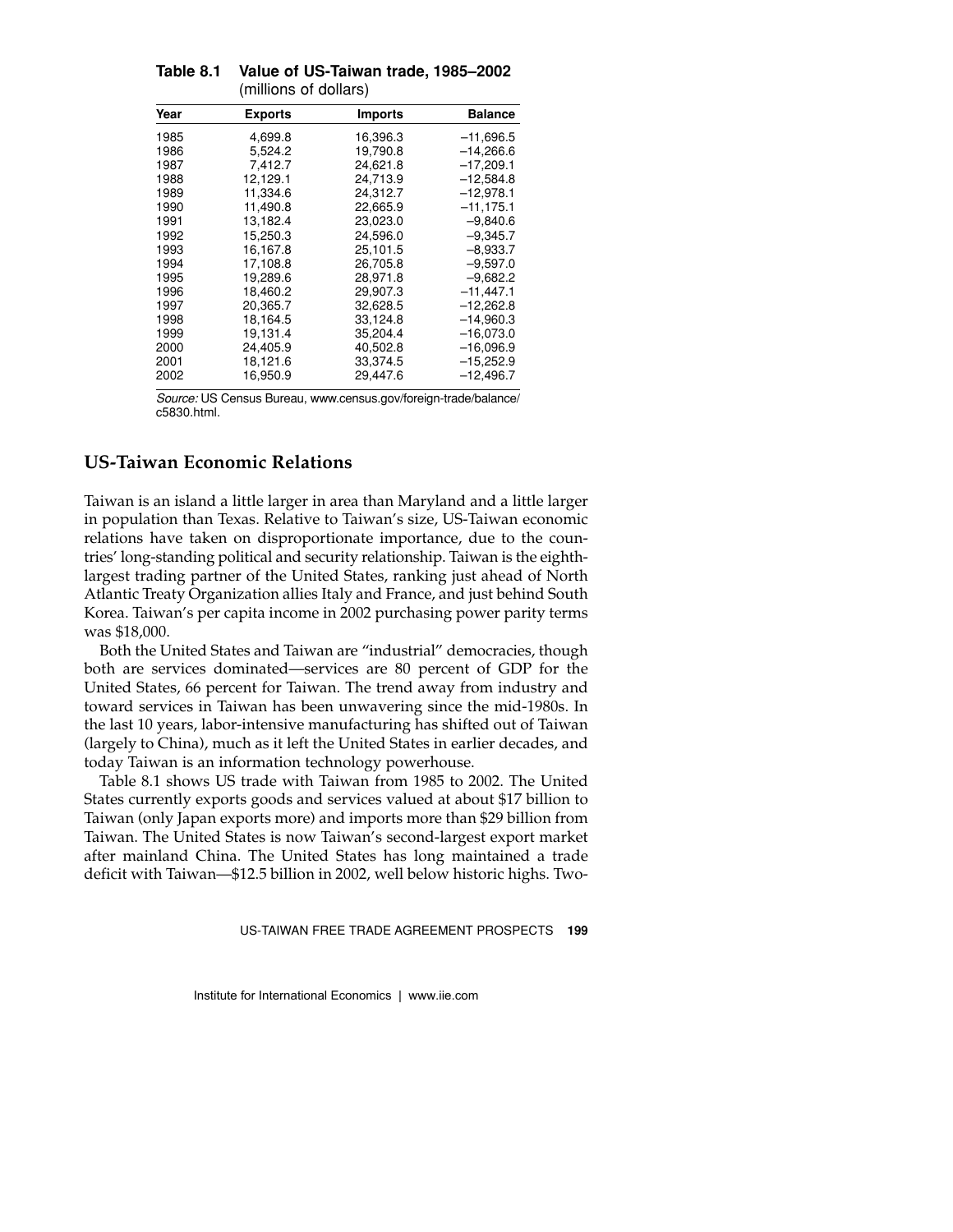way trade has declined almost 30 percent since 2000: information technology trade sagged more than most sectors in the downturn in high-tech manufacturing and brought Taiwanese exports down, while a good deal of indigenous Taiwanese manufacturing and manufacturing by foreigninvested enterprises in Taiwan migrated to mainland China. US agricultural exports to Taiwan dropped by \$1 billion between 1995 and 2001 as well, from \$3.3 billion to \$2.3 billion (USITC 2002a).

The stock of US foreign direct investment (FDI) in Taiwan stood at \$7.7 billion at the end of 2000, with a flow of \$1.1 billion that year. Also in 2000, \$186 million of Taiwanese investment to the United States contributed to a stock of \$3.2 billion, while \$2.6 billion flowed from Taiwan to mainland China.3 The flow of US FDI into China was \$4.4 billion in 2000.

The United States and Taiwan have a significant record of economic disputes, as is typical when countries have sizable trading relationships. The Office of the US Trade Representative (USTR) is critical of the continuing sales of counterfeit goods and other intellectual property problems in Taiwan, which Taiwanese authorities have been lax in deterring. Among other areas of dispute that stand out in the 2003 *National Trade Estimate Report* are access to agricultural markets and telecommunications (USTR 2003a). The US-Taiwan Business Council highlights seven issues Taiwan must address before FTA negotiations can begin: reform of financial institutions, tightened protection of intellectual property rights (IPR), strengthened anticorruption efforts, rice import quotas, unfair agricultural goods labeling requirements, lack of openness in the telecommunications market, and problems in the health care market, including market-restricting regulatory reforms and lack of IPR protection for pharmaceuticals. Another US business advocacy group, the American Chamber of Commerce in Taipei, publishes an annual *Taiwan White Paper*, which details key problems affecting US firms. In it, the chamber documents industry-specific concerns that businesspeople often deem more pressing than an FTA (American Chamber of Commerce 2003).

#### **Trade Barriers and Concerns**

Trade barriers between Taiwan and the United States are modest. Taiwan's nominal average tariff is currently 7.1 percent and is to be further lowered as part of its WTO commitments, to 4.2 percent by 2007. Even after Taiwan has fully implemented its WTO obligations, tariff peaks will remain in certain product areas. Three models (discussed below) forecast that the removal of those tariffs, particularly on agriculture and vehicles, would lead to major gains in US exports following enactment of an FTA.

<sup>3.</sup> The \$2.6 billion figure, supplied by the Ministry of Economic Affairs in Taipei, substantially understates the magnitude of investment by Taiwanese firms in China.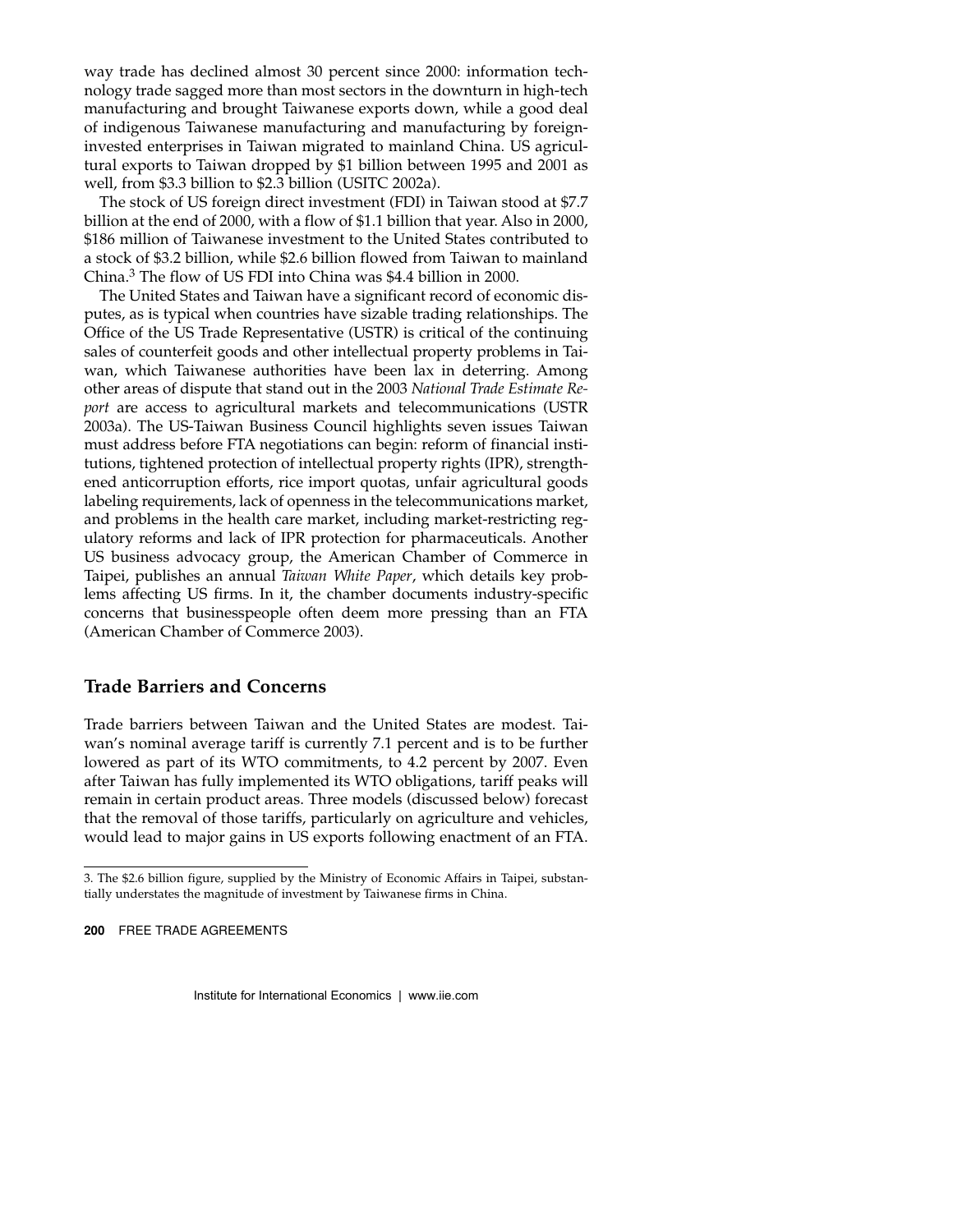US nominal average tariffs are an even lower 2.8 percent, with peaks in agriculture (poultry and juice) and various goods (apparel and textiles; steel and steel products, including fasteners; and trucks). The removal of apparel and textile tariffs is responsible for the bulk of gains in Taiwanese exports under an FTA. Taiwan also has nontariff barriers (NTBs) to the imports of agriculture and vehicles. Likewise, the United States uses NTBs in addition to tariffs in certain agricultural sectors.

Some matters already negotiated but not implemented must be addressed before FTA talks can begin. The USTR has effectively ruled out any discussion of an FTA with Taiwan until concerns over what it regards as Taiwan's failure to implement its WTO obligations are addressed. The key actions include protecting intellectual property rights, liberalizing telecommunications, and improving market access for agricultural products (USTR 2003a).

## **Broader Context of US-Taiwan Relations**

The value of US-Taiwan economic relations cannot be separated from their unique foundation in security and political concerns. The United States' security interest in Taiwan dates from the Cold War, and it expressed its commitments to Taiwan in the Taiwan Relations Act of 1979. As a proponent of democratization, the United States continues to view Taiwan as an important model of democratic transition in a region where less liberal philosophies have generally held sway. Taiwan's recent human rights record stands out positively, and Taiwan has been supportive of US security interests.

National security and foreign policy considerations should argue in favor of arrangements that further sustain Taiwan's economic welfare. The question is whether an FTA would in fact strengthen Taiwan—the issue we now address.

#### **Quantitative Analyses**

This chapter draws on three quantitative assessments of a possible US-Taiwan FTA. The US International Trade Commission (USITC) assessed US-Taiwan FTA prospects in general and sectors of interest in particular (USITC 2002a). The USITC model considers the elimination of tariff barriers and quotas, but not other nontariff barriers more difficult to convert into tariff equivalents. Taiwan's Chung-Hua Institution for Economic Research (2002) also did a GTAP (Global Trade Analysis Project) assessment, summarized below. The Chung-Hua report uses a similar methodology, though it provides more detail on services. Finally, John Gilbert (2003) estimated the effects of a US-Taiwan FTA alongside 12 other US FTAs cur-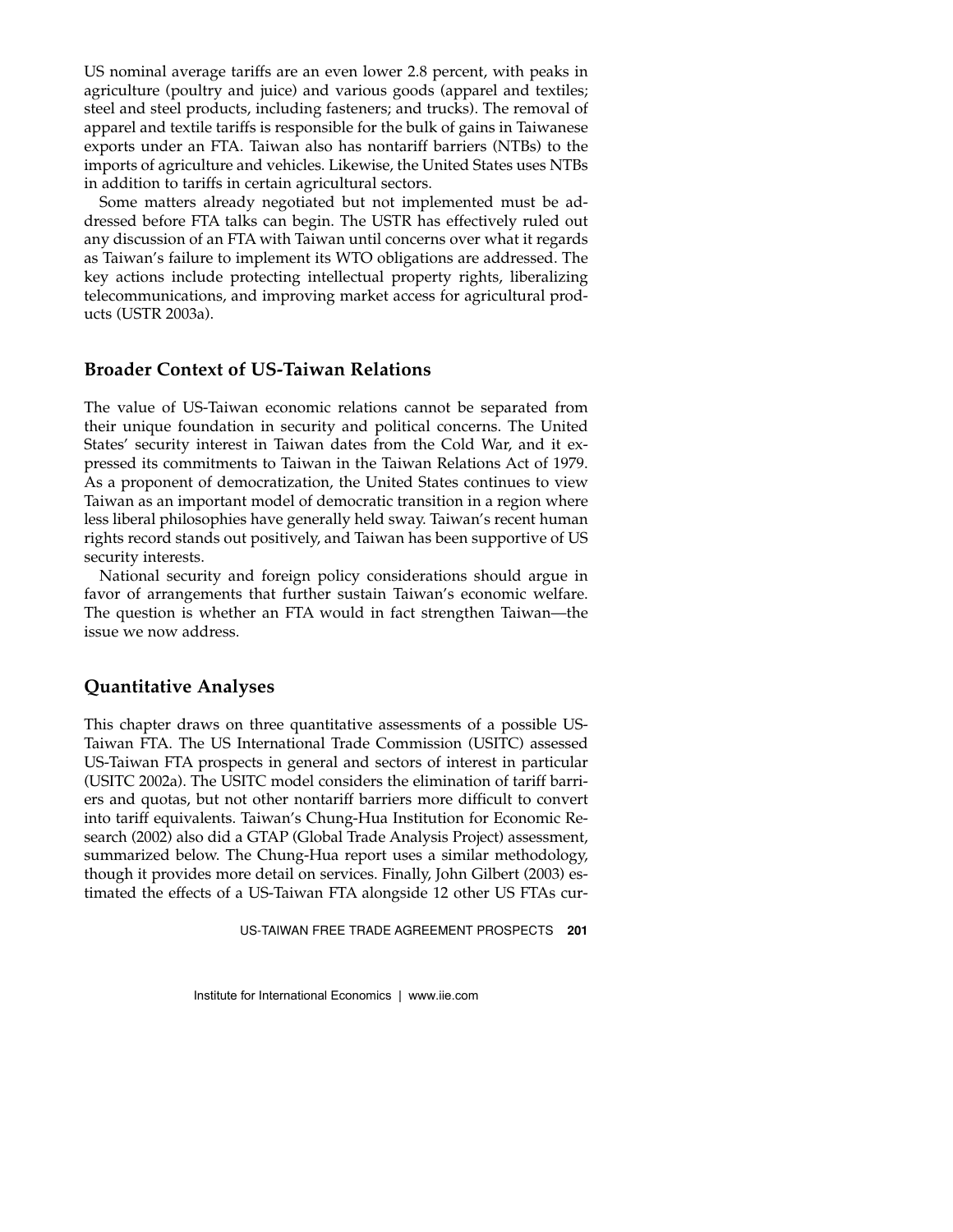rently under negotiation or discussion. All use the GTAP 5 computable general equilibrium model to estimate trade regime changes. $4$  The overview of quantitative effects presented below is based on the USITC study except where otherwise specified.

#### **Total Welfare Gains and GDP**

The USITC estimates that the total US welfare gains from an FTA with Taiwan—assuming that all the anticipated sectoral effects come to pass would be \$200 million. This is trivial relative to US GDP of \$7.95 trillion in the 1997 baseline.<sup>5</sup> For Taiwan the gains are somewhat greater in both absolute and relative terms: \$1 billion in total welfare gains, or 0.3 percent of 1997 GDP, which is 100 times more significant in percentage terms than the US gain. Table 8.2 summarizes welfare effects from the studies we consider.

According to the USITC estimate, for both the United States and for Taiwan, welfare gains result from improvement in terms of trade rather than from allocative efficiency gains.<sup>6</sup> The USITC estimates that US allocative efficiency gains are zero—terms-of-trade gains make up the whole welfare gain; the pattern is much the same in Gilbert. The distribution of welfare gains for Taiwan is similar in both studies, though in Gilbert the allocative efficiency effects for Taiwan are slightly negative. In contrast, the Chung-Hua study predicts much larger gains for both Taiwan and the United States, attributing them largely to improvements in allocative efficiency. Indeed, in the case of the United States the Chung-Hua study estimates that the terms-of-trade effect is negative.

Because the absolute impact on the United States of an FTA with Taiwan would be so modest, the USITC assumed that it would not induce US total factor productivity (TFP) gains. Given the more significant impact on Taiwan, it estimated that TFP in Taiwan might increase by 0.38 percent should an FTA be enacted by 2005.<sup>7</sup> If that were the case, then the modest

<sup>4.</sup> The GTAP Web site is www.gtap.agecon.purdue.edu. These three studies are hereafter cited in the text only by their names (USITC, Gilbert, and the Chung-Hua study).

<sup>5.</sup> USITC (2002a) finds \$200 million in welfare gains for the United States, or 0.003 percent of 1997 GDP. Gilbert (2003) yields a higher result: \$760 million, or 0.01 percent of GDP.

<sup>6. &</sup>quot;Terms of trade" refers to the prices of a country's exports relative to the prices of its imports. If the tariff changes following enactment of an FTA have the effect of making a given amount of a country's exports worth a greater amount of the country's imports, then the country's terms of trade are said to improve. "Allocative efficiency" refers to how well an economy's available resources (factors, or inputs) are assigned to production. By reducing distortions in a country's trade environment, an FTA might improve its allocative efficiency.

<sup>7.</sup> The TFP gains for 2009 and 2013 of 0.35 percent and 0.30 percent, respectively, are predicated on the assumption that an FTA is not implemented until those dates; the USITC is not *adding* those gains to the earlier TFP gains.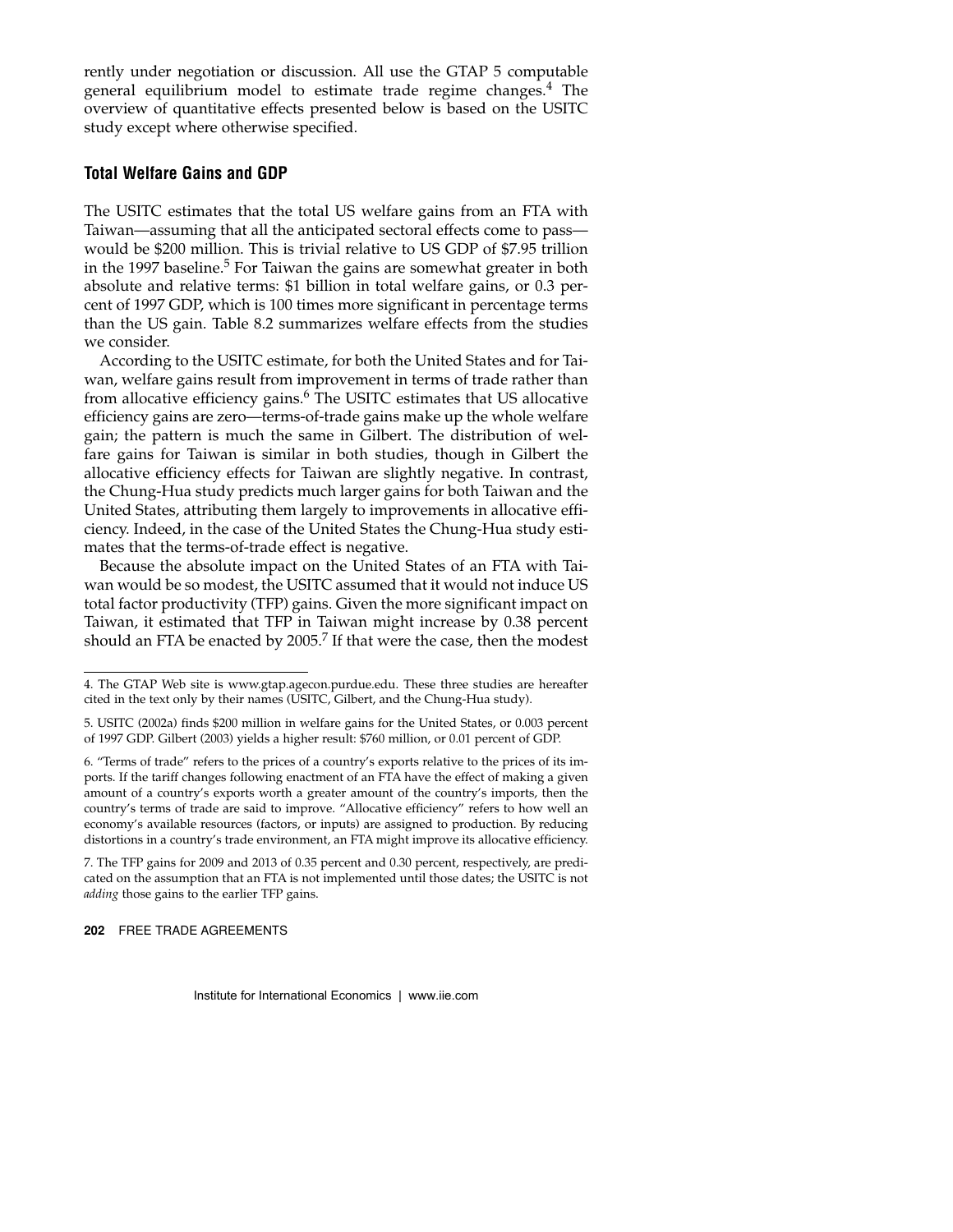| Study                 | <b>United States</b> | Taiwan |
|-----------------------|----------------------|--------|
| <b>USITC</b>          |                      |        |
| Allocative efficiency | ი                    | 0      |
| Terms of trade        | 200                  | 1,200  |
| Total welfare         | 200                  | 1,000  |
| Gilbert               |                      |        |
| Allocative efficiency | 108                  | $-23$  |
| Terms of trade        | 653                  | 1,066  |
| <b>Total welfare</b>  | 760                  | 1.043  |
| Chung-hua Institution |                      |        |
| Allocative efficiency | 1,550                | 1,629  |
| Terms of trade        | $-480$               | 1,004  |
| <b>Total welfare</b>  | 1.070                | 2.633  |

#### **Table 8.2 Welfare gains predicted by the US-Taiwan FTA studies** (millions of 1997 dollars)

*Sources:* USITC (2002a), Gilbert (2003), Chung-hua Institution (2002).

\$1 billion Taiwanese welfare gains could increase to \$4.2 billion—the equivalent of a 1.5 percent increase in GDP. This TFP component for Taiwan is not quantitatively derived in the USITC report, and it is contingent on the basic gains in welfare predicted by the model. Liberalizing service trade by eliminating NTBs could conceivably produce enough additional gains for the United States to improve total factor productivity, although probably not by very much. This possibility is discussed below in light of the Chung-Hua report (which addresses nonquota NTBs, a more important factor in limiting service trade).

#### **Trade Effects**

Bilaterally, the USITC study forecasts an increase in US exports to Taiwan of 16 percent, or roughly \$3.5 billion annually, under an FTA. US imports from Taiwan are expected to increase by 18 percent, or \$7.0 billion; thus the bilateral trade deficit of the United States with Taiwan increases by \$3.5 billion.

US exports globally would increase 0.2 percent over base-year levels, or by \$2.4 billion; globally US imports would rise only \$3.2 billion—less than half of the value of the increased imports from Taiwan alone. In this model, Taiwanese imports displace imports from other countries in the US market for one of two reasons. First, with the advantage of tariff-free entry into the United States, Taiwan firms may displace the goods of more efficient producers elsewhere. This is referred to as trade diversion. Second, under an FTA, the mix of imported inputs needed by the United States to make finished goods may change, and Taiwan may be the most efficient producer of these goods. This displacement effect is reflected in

US-TAIWAN FREE TRADE AGREEMENT PROSPECTS **203**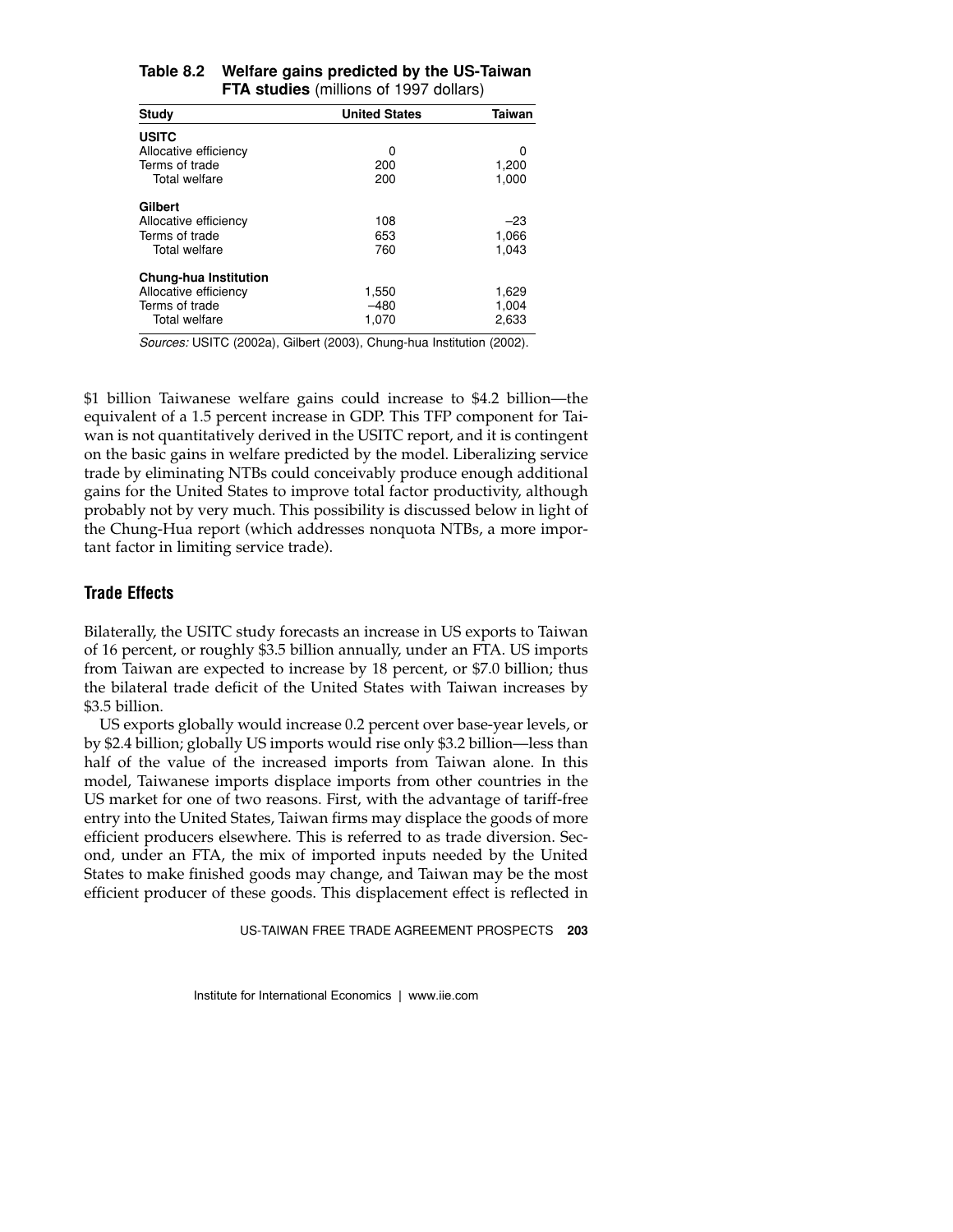| Table 8.3 US and Taiwan sectors benefiting most from bilateral |
|----------------------------------------------------------------|
| export growth, 2005 (millions of 1997 dollars)                 |

| <b>United States</b>           |        | Taiwan                         |        |
|--------------------------------|--------|--------------------------------|--------|
| <b>Sector</b>                  | Growth | <b>Sector</b>                  | Growth |
| Other machinery and equipment  | 868    | Textiles, apparel, and leather | 3.104  |
| Motor vehicles, parts          | 629    | Other machinery and equipment  | 836    |
| Other foods                    | 520    | Metals and metal products      | 666    |
| Electronic equipment           | 307    | Electronic equipment           | 599    |
| Chemicals, rubber, plastic     | 300    | Other transportation equipment | 504    |
| Other transportation equipment | 199    | Chemicals, rubber, plastic     | 414    |
| Vegetables, fruits, nuts       | 164    | Other foods                    | 182    |

*Source:* USITC (2002a).

the USITC forecast that a US-Taiwan FTA would increase the global US trade deficit by only \$800 million, not by the \$3.5 billion added to the bilateral deficit with Taiwan. Similarly, Taiwan's *global* exports increase by 2 percent or \$2.8 billion and imports by 2 percent or \$2.6 billion, for an increased net surplus of \$200 million.

Would the US-Taiwan FTA create more trade than it diverted? As table 8.3 shows, the preponderance of Taiwanese export growth is in a single commodity group—textiles and apparel—in which poorer economies might seem to be lower-cost producers; this result gives us reason to question the balance-of-trade creation and diversion in the Taiwan FTA case (see below). Gilbert's simulation also indicates trade diversion. His expected reduction in US tariff revenue from trade with third parties under a Taiwan FTA is \$281 million—the second largest for the United States (after Indonesia) among the 13 FTAs he looks at. In Taiwan, tariff revenue in trade with the non-US world falls by \$498 million. While nonmember tariff revenues decline in a US-Taiwan FTA, tariff revenues from members' trade decline more. Gilbert predicts that total American exports to Taiwan rise by \$6.6 billion, and exports to the rest of the world fall by \$2.4 billion; imports from Taiwan rise by \$7.2 billion, while imports from the rest of the world fall by \$2.3 billion. The biggest percentage declines in value of exports to the United States and Taiwan occur for China (–0.16 percent) and for the Philippines, Central America, Indonesia, and Singapore (all between –0.15 and –0.10 percent).

As Gilbert notes (2003, 5), "Negative terms-of-trade consequences of an FTA for non-member economies are another measure of trade diversion, since the changes in trading prices reflect the reduction in imports by members from non-member sources." His study includes terms-of-trade effects for other countries and regions resulting from a US-Taiwan FTA: as is true of other FTAs he examines, they are negative. In our next section, we look at the textiles and apparel sector and conclude that diversion is indeed predominantly responsible for Taiwan's export gains. This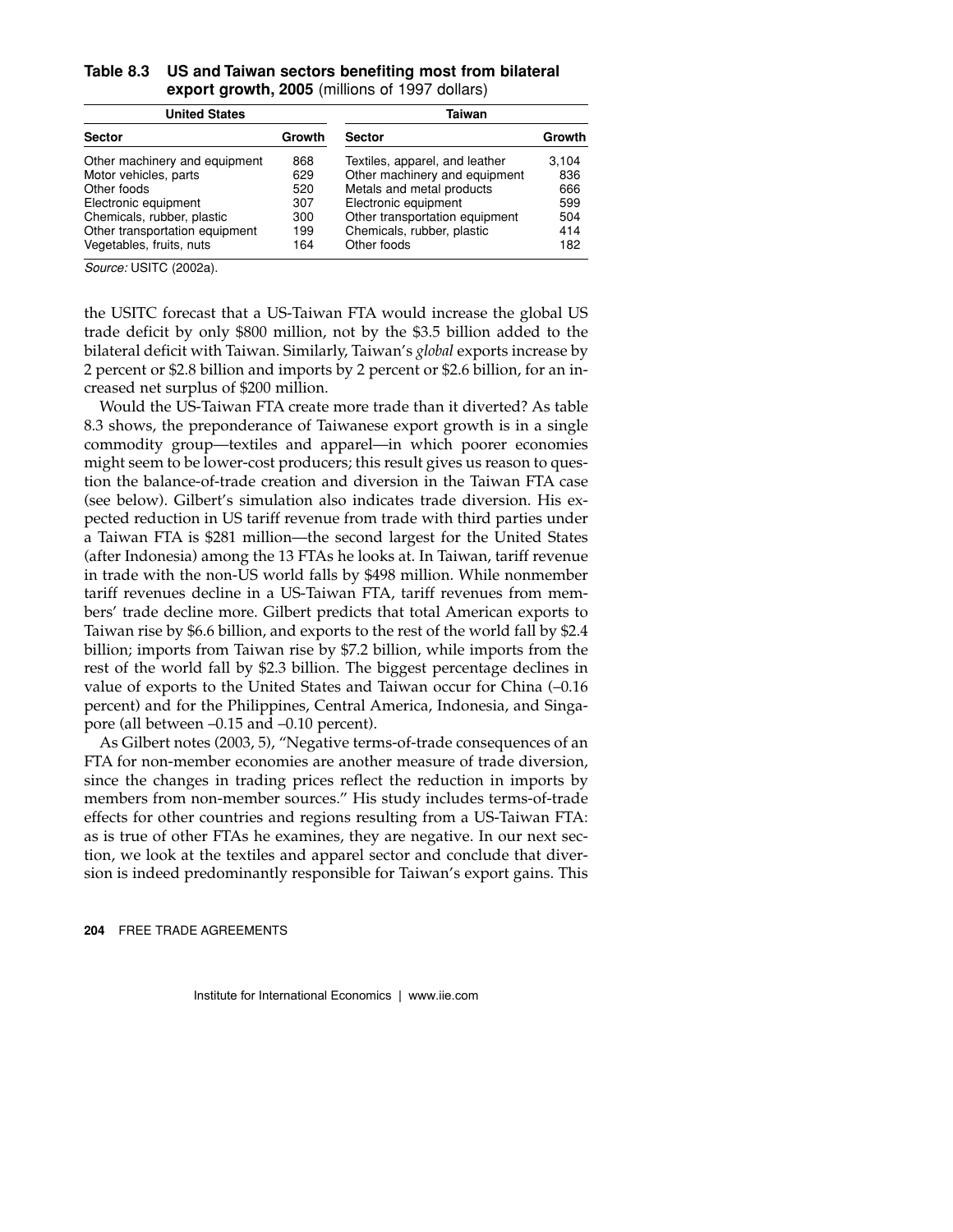outcome would be mitigated (but not eliminated) by fuller inclusion of service trade induced by removal of NTBs, as suggested by the Chung-Hua study.

#### **Sectoral Effects**

Though the welfare and trade (global and bilateral) effects of a US-Taiwan FTA are very modest—indeed, almost insignificant in the case of the United States—some sector-specific effects would be more pronounced. In terms of exports to Taiwan for the United States, motor vehicle and parts exports increase by almost 400 percent (\$629 million) and by a bit more than 100 percent in fish, processed rice, and other foods. The largest winner in dollar terms is "other machinery and equipment,"8 at \$868 million or 17 percent. Though US exports to the world in this sector rise \$709 million, that is only a 1 percent increase on a global basis. In just a handful of sectors is the increase in exports to Taiwan equivalent to as much as a 1 percent increase globally, and only in vegetables, fruits, and nuts is the \$164 million increase as much as a 2 percent worldwide export gain. Table 8.3 ranks winners on both sides based on growth in bilateral exports.

In a few Taiwanese sectors, the increase in bilateral exports due to the FTA would exceed 100 percent, but their baselines are insignificantly low. The exception is textiles and apparel, where the 126 percent increase in exports to the United States generating \$3.1 billion would be a 21 percent increase on *global* 2001 exports of \$14.7 billion. More is said about this sector below because it is the main source of Taiwanese gains and because impending changes in global textile trade make the analysis of benefits for Taiwan complicated. The other big bilateral winners for Taiwan, with over \$400 million in export gains, are other machinery and equipment (\$836 million), metals and metal products (\$666 million), electronic equipment (\$599 million), other transportation equipment (\$504 million), and chemical, rubber, and plastic products (\$414 million). In none of these sectors is the increase in total US imports from the world greater than 1 percent.

Table 8.4 ranks the most affected sectors in the United States by *output* in 2005. Sectoral output gains greater than 0.1 percent occur only in a single grouping: vegetables, fruits, and nuts; and output losses greater than 0.1 percent occur only in a single grouping: textiles, apparel, and leather. These are small effects.

Table 8.5 orders winners and losers by an FTA's effects on the bilateral trade balance, not just on exports, producing a different ranking. When an

<sup>8.</sup> This is a broad commodity category in the GTAP model: it includes computer and office equipment, engines and turbines, communications equipment, appliances, and a variety of other manufactures.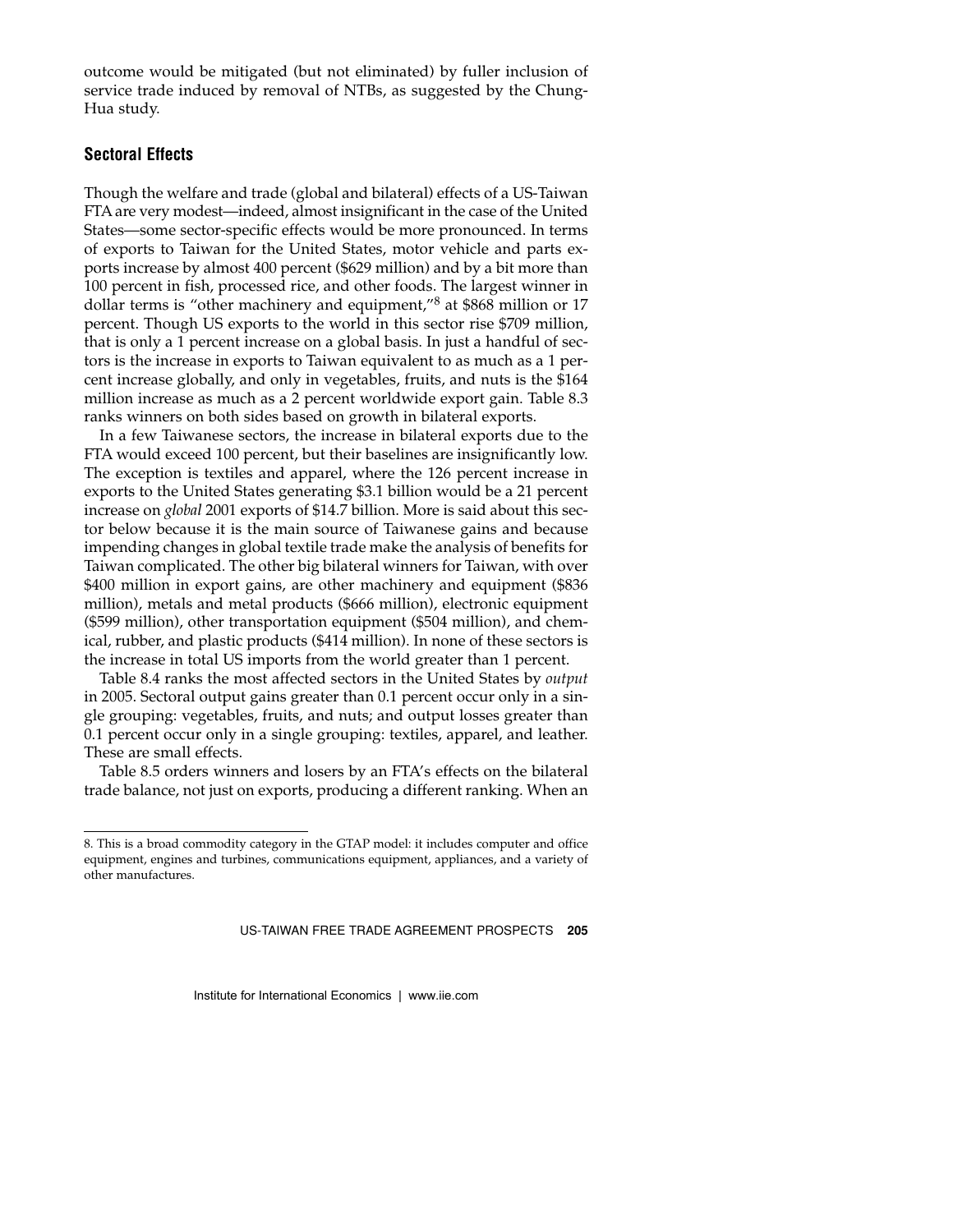#### **Table 8.4 US sectors most affected by sectoral output, 2005** (percent)

| <b>Increased output</b>       |        | <b>Decreased output</b>        |        |
|-------------------------------|--------|--------------------------------|--------|
| <b>Sector</b>                 | Output | <b>Sector</b>                  | Output |
| Vegetables, fruits, nuts      | 0.3    | Textiles, apparel, and leather | $-0.4$ |
| Fishing                       | 0.1    | Other crops                    | $-0.1$ |
| Other foods                   | 0.1    | Processed rice                 | $-0.1$ |
| Motor vehicles, parts         | 0.1    | Other manufactures             | $-0.1$ |
| Electronic equipment          | 0.1    |                                |        |
| Other machinery and equipment | 0.1    |                                |        |

*Source:* USITC (2002a).

#### **Table 8.5 US sectors most affected by US-Taiwan bilateral trade balance, 2005** (millions of 1997 dollars)

| <b>Contributors to surplus</b> |                        | <b>Contributors to deficit</b> |                        |
|--------------------------------|------------------------|--------------------------------|------------------------|
| <b>Sector</b>                  | <b>Sector</b><br>$X-M$ | <b>Sector</b>                  | <b>Sector</b><br>$X-M$ |
| Motor vehicles, parts          | 441                    | Textile, apparel, and leather  | $-3.187$               |
| Other foods                    | 322                    | Metals and products            | $-629$                 |
| <b>Services</b>                | 175                    | Other transportation equipment | $-332$                 |
| Vegetables, fruits, nuts       | 163                    | Electronic equipment           | $-303$                 |
| Meat products                  | 56                     | Other manufactures             | $-174$                 |
| Livestock                      | 28                     | Chemicals, rubber, plastic     | $-141$                 |

 $X =$ exports

 $M =$  imports

*Source:* USITC (2002a).

FTA is viewed through this lens, support could come from US motor vehicle and parts producers, service industry interests, and those engaged in numerous food and agricultural categories. The sectors facing the most import pressure are textiles and apparel, metal and metal products industries, nonvehicle transportation equipment manufacturers, electronic equipment manufacturers, those in the general category "other manufacturers," and the chemical and rubber industries. In the sectoral output table, textiles and apparel saw the biggest impact—a 0.4 percent decline. This hit is evident in the bilateral trade figures as well: no other industry comes close to losing \$3.2 billion.

Table 8.6 shows global trade balance changes, which differ in several ways. The category "other machinery and equipment," which is a mere \$2 million gainer in bilateral terms, here becomes a \$249 million story. Electronic equipment manufacturing swings from \$300 million in new deficits bilaterally to \$42 million in export gains net of imports on a worldwide basis. Most dramatically, the service industry moves from the thirdbiggest gainer to the second-biggest loser in global terms—a shift of more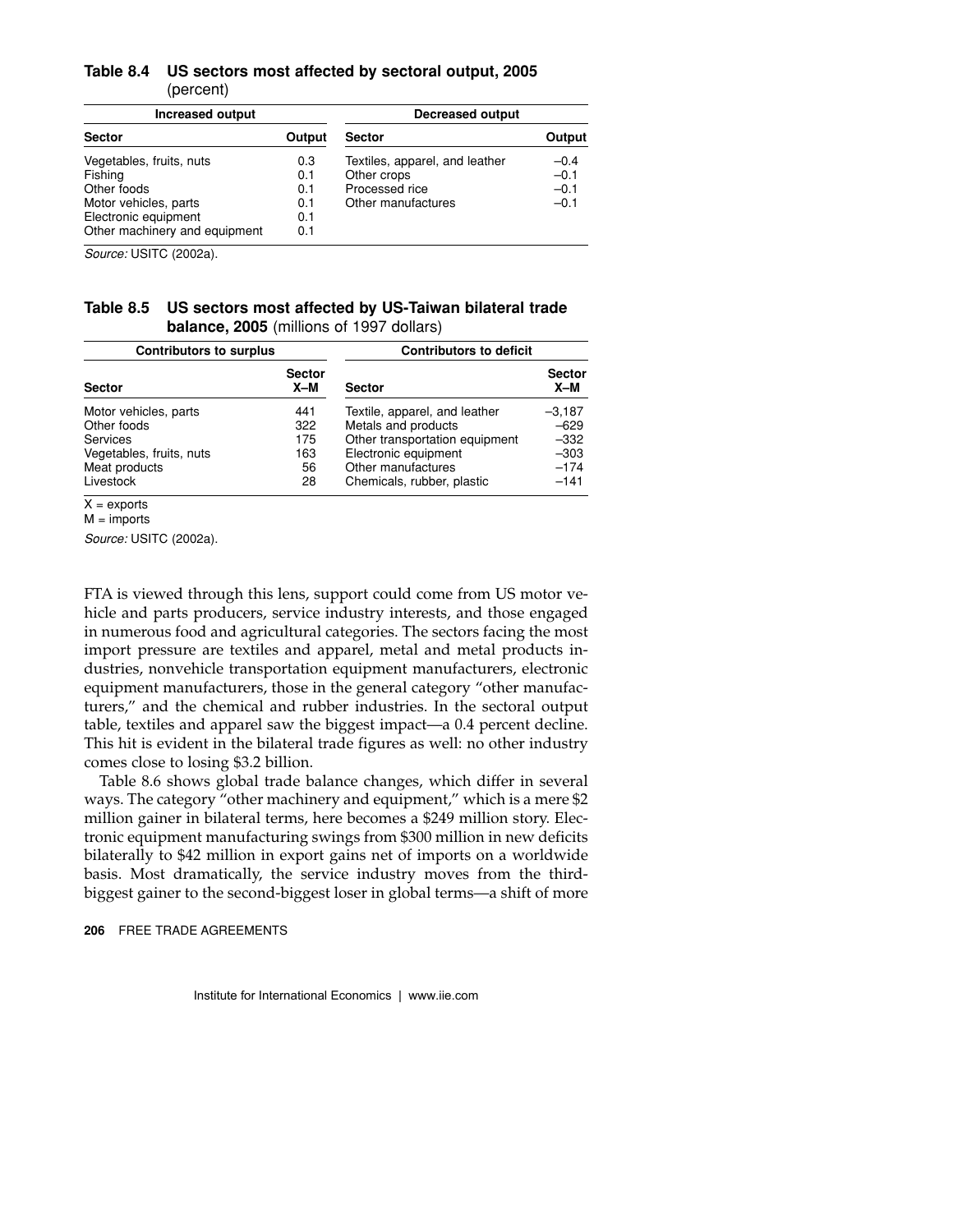#### **Table 8.6 US sectors most affected by global trade balance, 2005** (millions of 1997 dollars)

| <b>Contributors to surplus</b> |                        | <b>Contributors to deficit</b> |                        |
|--------------------------------|------------------------|--------------------------------|------------------------|
| <b>Sector</b>                  | <b>Sector</b><br>$X-M$ | <b>Sector</b>                  | <b>Sector</b><br>$X-M$ |
| Motor vehicles, parts          | 369                    | Textiles, apparel, and leather | 996                    |
| Other foods                    | 335                    | Services                       | 353                    |
| Other machinery and equipment  | 249                    | Metals and metal products      | 296                    |
| Vegetables, fruits, nuts       | 123                    | Wood paper products            | 84                     |
| Electronic equipment           | 42                     | Other transportation equipment | 79                     |
| Coal, gas, etc.                | 27                     | Other manufactures             | 59                     |
| $\ddot{\phantom{1}}$           |                        |                                |                        |

 $X =$ exports  $M =$  imports *Source:* USITC (2002a).

than half a billion dollars. Finally, the \$3 billion textile and apparel loss suffered by the United States bilaterally is reduced to \$1 billion on a worldwide basis.

# **Chung-Hua Institution Report**

The aggregate results of the Chung-Hua Institution study (2002) are broadly similar to those of the US International Trade Commission.<sup>9</sup> At the sectoral level, however, there are some important differences.

The Chung-Hua model estimates total welfare gains to a free trade area of \$2.6 billion for Taiwan and \$1.07 billion for the United States. These numbers are substantially larger than the estimate of the USITC, presumably because the Chung-Hua study models an elimination not only of tariff barriers and quotas but of other nontariff barriers as well. For Taiwan a substantial portion of the welfare gain is due to improvements in terms of trade, whereas for the United States the Chung-Hua model estimates that the terms-of-trade effect is adverse.

Under a free trade agreement bilateral trade expands, with Taiwan and the United States increasing their exports to each other by \$6.4 billion and \$3.4 billion, respectively. These estimates are almost identical to those of the USITC. US global imports and exports are estimated to increase very slightly—about one-third and two-fifths of a percentage point, respec-

<sup>9.</sup> The Chung-Hua study estimates four scenarios. Scenario 1 is based on free trade in goods; 2 adds to that a 25 percent mutual reduction in the tariff equivalent of the bilateral barriers to trade in services; 3 adds to scenario 2 the assumption that there are productivity gains of 0.5 percent in each productive sector in the Taiwan economy; and 4 adds to scenario 2 the assumption that there are productivity gains of 1.0 percent in each productive sector of the Taiwan economy. Except where elsewhere specified, we cite the results from scenario 1, which is the most directly comparable with the USITC study in its methodology and assumptions.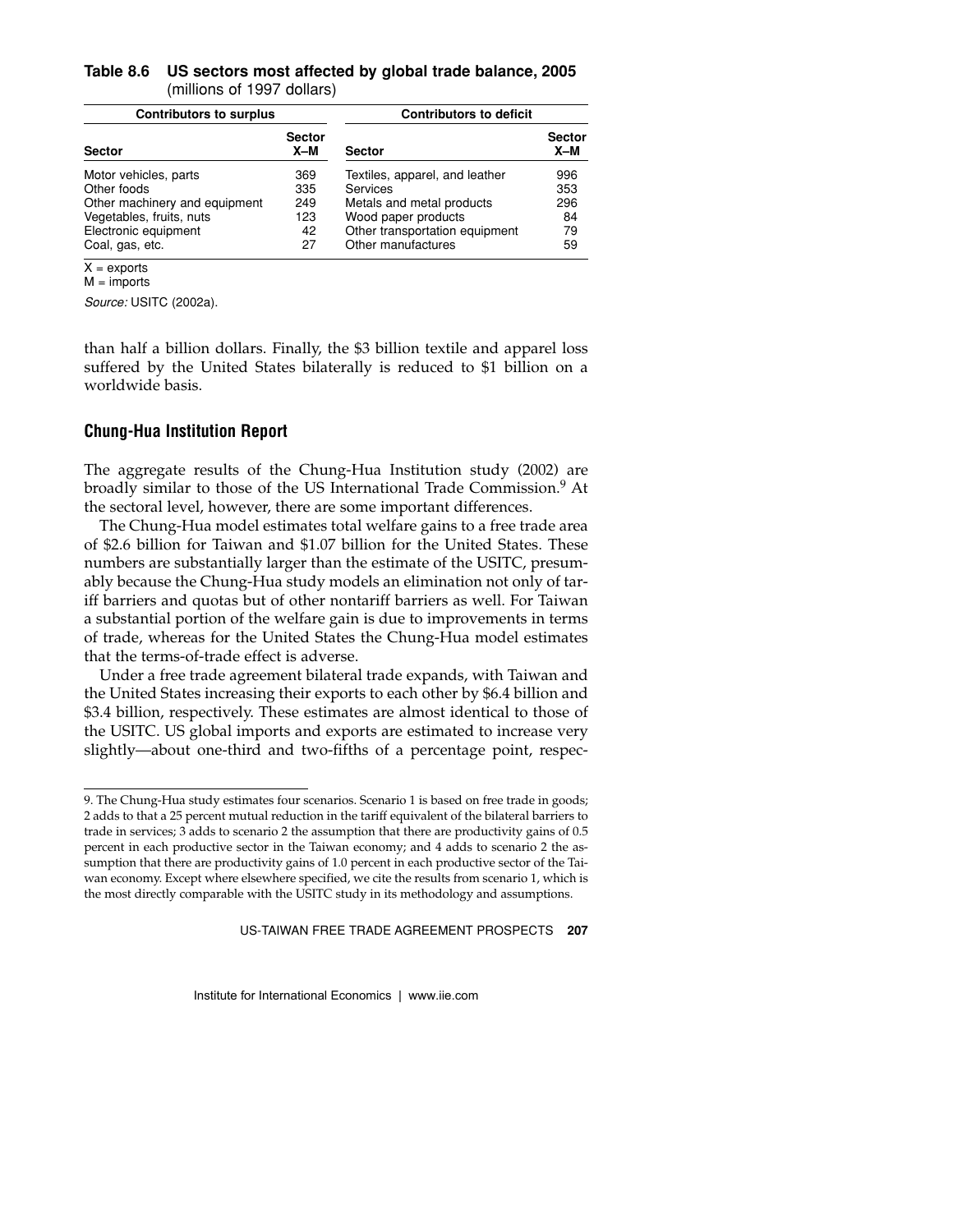tively. Despite the slightly larger boost to US exports than imports in percentage terms, the initial large US global trade deficit will lead to an additional increase in the deficit of about \$230 million. The global trade effects for Taiwan are several times larger, and its positive trade balance in this model will increase by \$340 million.

The Chung-Hua Institution's estimate of the FTA's effect on the composition of exports and imports, and thus on the production structure in each country, is also similar to that of the USITC. It predicts that Taiwan's exports of garments will increase by 152 percent or \$3.3 billion, all going to the United States. To achieve this increase, domestic production of garments must rise by 63 percent, which in turn requires an upsurge in textile production of \$1.7 billion or 8.6 percent. On the other hand, the effects on US exports and domestic production structure are quite modest. The biggest gain is in the export and production of autos, estimated to be up \$1.6 billion and \$1.4 billion, respectively. (The estimates of the Chung-Hua Institution for autos are much higher than those of the USITC study.) The largest US losses are in production of garments and textiles, which drop by \$1 billion and \$500 million, respectively.

#### **Quantitative Effects Relative to Other FTAs**

The economic gains described in the preceding section are modest. It is useful to compare them to the expected effects of other FTAs now contemplated by the United States. Table 8.7 presents a range of forecasts for a US-Taiwan FTA alongside forecasts for FTAs with South Korea, Singapore, and New Zealand. Because each of these results was obtained from the GTAP 5 model, they are comparable to a degree (though the scope, initial assumptions, industry disaggregation, and time dimensions may differ).

Even in proportion to the difference in their GDPs (\$300 billion for Taiwan versus \$446 billion for South Korea in 1997, the baseline numbers in the GTAP model<sup>10</sup>), the effects of a US-Korea FTA far surpass those of a US-Taiwan FTA. Most significant, the former agreement leads to \$20 billion in increased exports to South Korea and US welfare gains of that magnitude. The first reason for the difference is that initial Korean trade barriers are greater—in many cases considerably higher—than Taiwanese barriers (in 12 of 18 categories). Second, the size of the South Korean economy is almost half again as large as Taiwan's. Both these factors are associated with greater potential for gains in allocative efficiency and in welfare from trade creation. (More gains from a particular FTA do not mean that that partner economy is "better"; on the contrary, they may well

<sup>10.</sup> Both the \$300 billion for 1997 noted here and the \$280 billion for 2002 given for Taiwan's GDP earlier in the text are nominal figures. Despite a modest decline in Taiwan's real GDP in 2001, real GDP in 2002 was substantially higher than in 1997.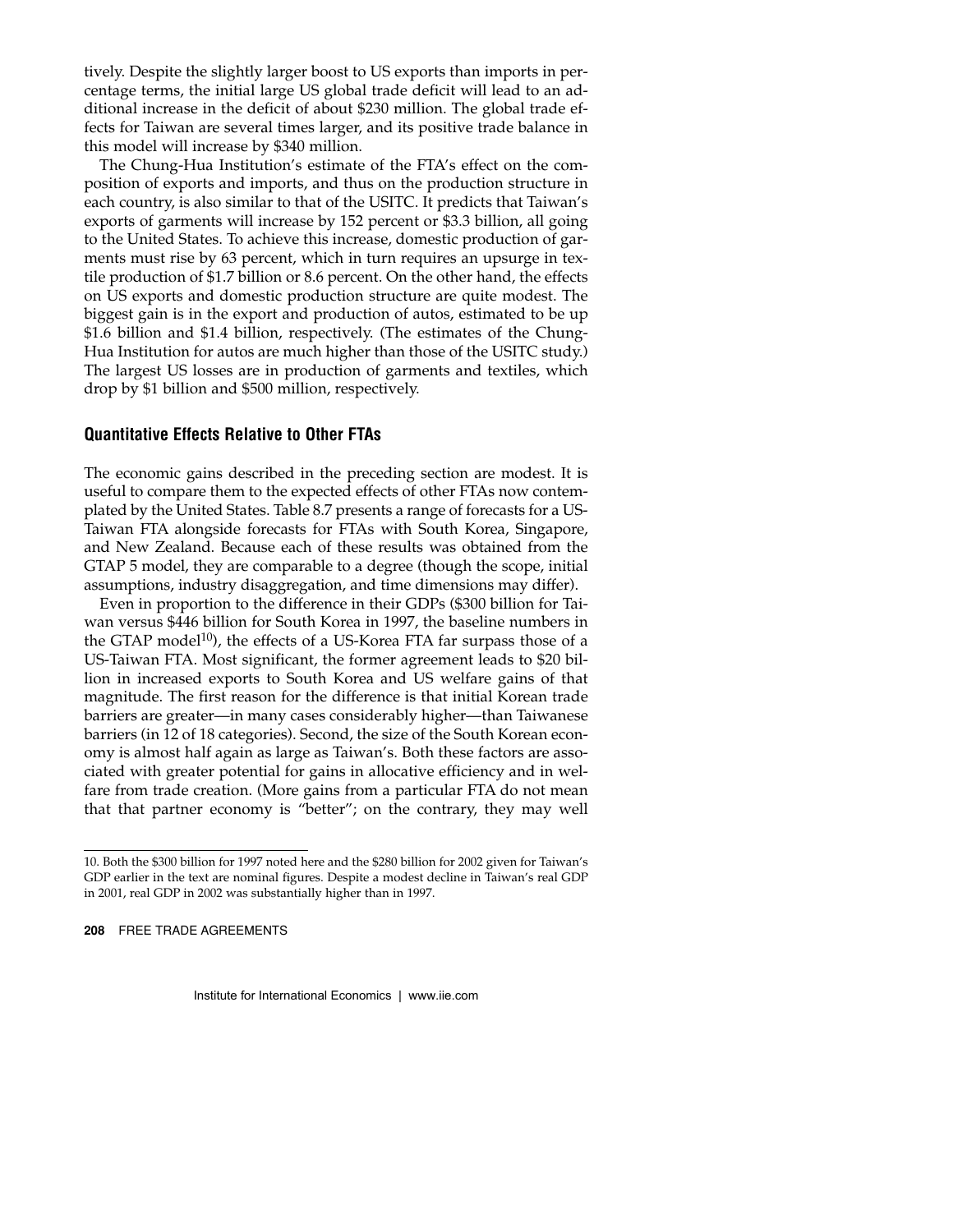| Table 8.7                                                                                                                             | Welfare |                  |                              | and trade effects predicted by FTA studies for US and partner |                              |                      |                              |                        |                              |                   |                              |                       |                              |                                |                              |
|---------------------------------------------------------------------------------------------------------------------------------------|---------|------------------|------------------------------|---------------------------------------------------------------|------------------------------|----------------------|------------------------------|------------------------|------------------------------|-------------------|------------------------------|-----------------------|------------------------------|--------------------------------|------------------------------|
|                                                                                                                                       |         | USITC:<br>Taiwan |                              | Gilbert:<br>Taiwan                                            |                              | Chung-hua:<br>Taiwan |                              | Korea<br><b>USITC:</b> |                              | Gilbert:<br>Korea |                              | Singapore<br>Gilbert: |                              | New Zealand<br><b>Gilbert:</b> |                              |
| Study/<br>FTA partner                                                                                                                 |         | Percent          | Billions<br>of US<br>dollars | Percent                                                       | Billions<br>of US<br>dollars | Percent              | Billions<br>of US<br>dollars | Percent                | Billions<br>of US<br>dollars | Percent           | Billions<br>dollars<br>of US | Percent               | Billions<br>of US<br>dollars | Percent                        | Billions<br>of US<br>dollars |
| Welfare effects<br>Total welfare, United States <sup>a</sup><br>Allocative efficiency <sup>a</sup><br>Terms of trade <sup>a</sup>     |         | $\frac{0}{0}$    |                              | 5<br>0.0                                                      |                              |                      |                              | 0.23                   | 19.62                        | 0.03              | 2.69<br>$-17$                | 0.00                  |                              | 8.00                           |                              |
| Allocative efficiency<br>Terms of trade <sup>a</sup><br>Total welfare, partner                                                        |         | $\frac{3}{2}$    | $8888888$<br>$000707$        | 0.35                                                          |                              |                      |                              | 0.69                   | 3.85                         | 0.37              |                              | 0.43                  | ७,००००<br>७,००००<br>७,००००   | 0.25                           | នកូនកូន<br>និងនិង            |
| Global trade effects<br>US exports<br>US imports<br>US trade balance <sup>a</sup>                                                     |         | 2<br>0<br>0<br>0 | ခု ရွှစ္တ<br>၁ ၈ ၁           | 0.48                                                          | 4.3<br>ស<br>ស                | 0.35<br>0.35         | $-0.23$<br>3.20              | 0.00                   | 7.85<br>7.25<br>7.9          | $0.78$<br>0.69    | $\frac{7}{7}$                | 88<br>0.05            | 0.51<br>0.51                 | 88<br>0.0                      | 0.41<br>0.41                 |
| Partner trade balance <sup>a</sup><br>Partner exports<br>Partner imports                                                              |         | 0 0<br>೧ ೧       | ន្លួ ខ្លួ ខ្លួ<br>សល់        | 2.88<br>3.71                                                  | 9. 12<br>3. 12               | $1.75$<br>2.86       | 0.34<br>3.41                 | 5<br>5<br>6<br>6       | 888<br>∞e¤                   | 3.57<br>5.79      | 5.33<br>9.18                 | 0.47<br>0.47          | 0.64<br>75                   | $\frac{1}{4}$ is               | 835<br>0.35                  |
| <b>Bilateral trade effects</b><br>Balance with partner <sup>a</sup><br>on United States<br>Imports from partner<br>Exports to partner |         | $16.0$<br>18.0   | 6.60<br>-3.50<br>3.50        | 29.28<br>19.89                                                | 6.80<br>7.20                 |                      | $3.40$<br>6.40               | 54.4<br>21             | 19.20<br>10.30<br>8.90       | 48.16<br>23.39    | 14.57<br>6.08                | 0.34<br>6.24          | 0.42                         | 17.50<br>33.64                 | 0.74<br>0.74                 |
| a. Negative numbers indicate increased deficit.                                                                                       |         |                  |                              |                                                               |                              |                      |                              |                        |                              |                   |                              |                       |                              |                                |                              |

Sources: USITC (2002a), Gilbert (2003), Chung-Hua Institution (2002). John Gilbert generously supplied data for South Korea, Singapore, and New<br>Zealand omitted from his final draft. *Sources:* USITC (2002a), Gilbert (2003), Chung-Hua Institution (2002). John Gilbert generously supplied data for South Korea, Singapore, and New Zealand omitted from his final draft.

**209**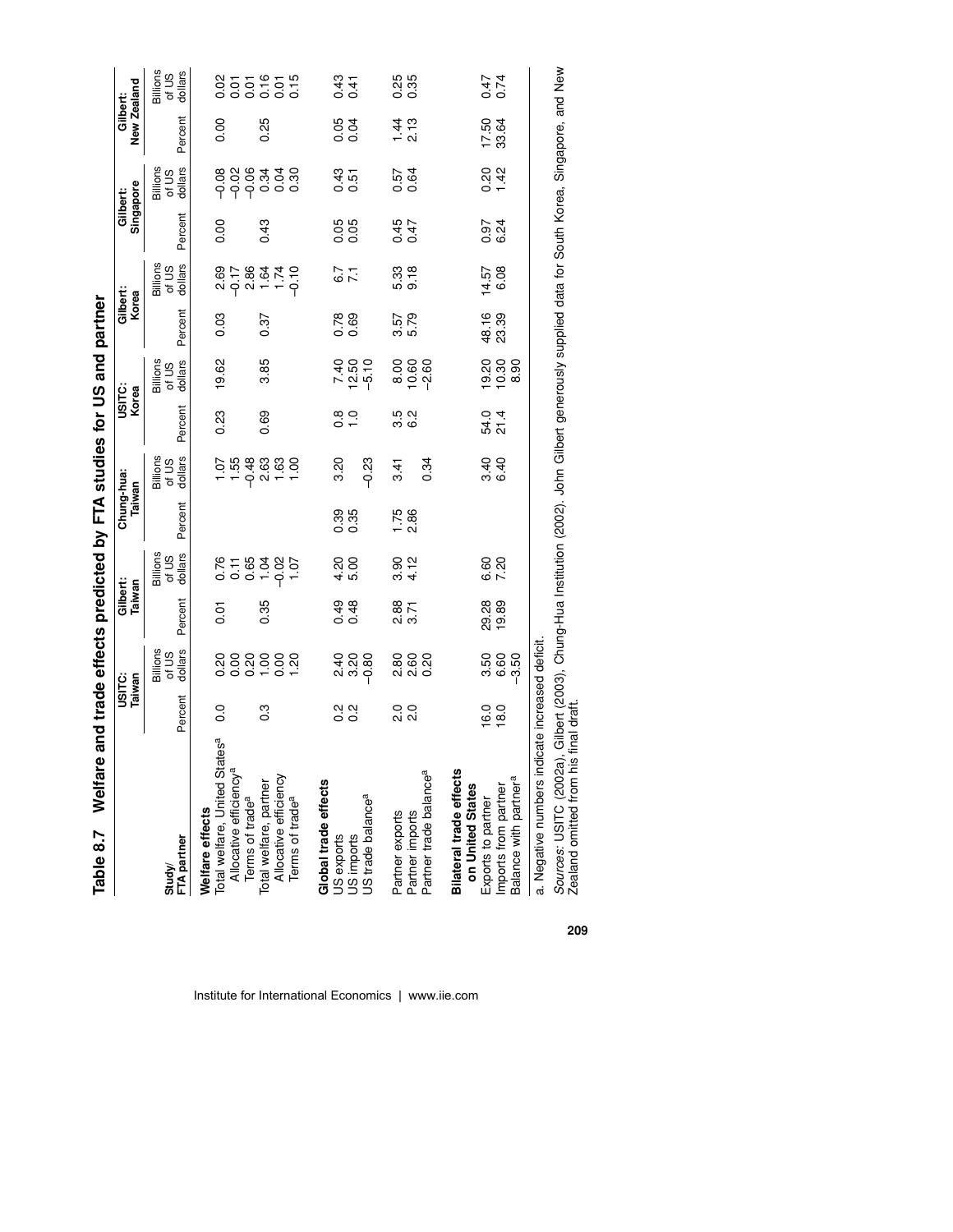indicate that it has been a more protected and thus a poorer trading partner, on which liberalization will have a much greater effect.)

#### **Regional Quantitative Modeling and Implications for Taiwan**

There is reason to wonder whether shifting trade patterns in East Asia are adequately captured by US-Taiwan FTA analyses. The region is very dynamic, and assumptions vary as to the baseline trends from which the future of Asia will unfold. Different GTAP models focusing on different questions can help to illuminate the context of changing trade in the Asia Pacific within which a US-Taiwan FTA would take place.

A GTAP modeling exercise by the Asian Development Bank Institute (ADBI) looks at the effect of Chinese economic development on East Asian trade patterns to 2020 (Roland-Holst 2002). The ADBI model shows an increase in Chinese exports to the world, resulting merely from WTO implementation, of \$374 billion over the non-WTO baseline by 2020, and an increase in imports of \$257 billion (1997 dollars). The exports go primarily to the developed world (25 percent to the United States), and the imports come primarily from newly industrialized economies (NIEs) of Asia, including Taiwan and South Korea (28 percent).

To what extent are Chinese imports and exports *constrained* by the agreed schedule of tariff reductions (in the model)? That is, is the revealed level of Chinese trade protection already much lower than the bound levels, as has been the case in the past? In many sectors Chinese tariffs are indeed lower than bound levels, as discussed in the following section with regard to textiles and apparel. These factors could throw into question the projected benefits for the United States and Taiwan from an FTA. Even in agriculture, Chinese comparative advantage is mounting in laborintensive, higher-value crops, and better Taiwanese integration in the region would mean shifting further out of agriculture (Rosen, Rozelle, and Huang, forthcoming).

Further, the USITC study does not anticipate two hypothetical shocks considered in the ADBI study that would further augment Chinese imports and exports, and hence divert trade effects from a US-Taiwan FTA. (Again, it is worth looking at the side effects of China on Taiwan and the United States because Taiwan is so intimately connected to patterns of Chinese trade, and because the benefits of a US-Taiwan FTA are often couched in terms of the US-Taiwan-China value chain.) The first of these is an AFTA (ASEAN, or Association of Southeast Asian Nations, Free Trade Area) + PRC scenario (a pan-Asian free trade agreement), which would increase the sum of Chinese exports and imports from the \$631 billion added to the baseline from WTO implementation to only \$645 billion. In the second, a "global trade liberalization" scenario, the number rises more dramatically to \$828 billion. As this chapter was prepared for press,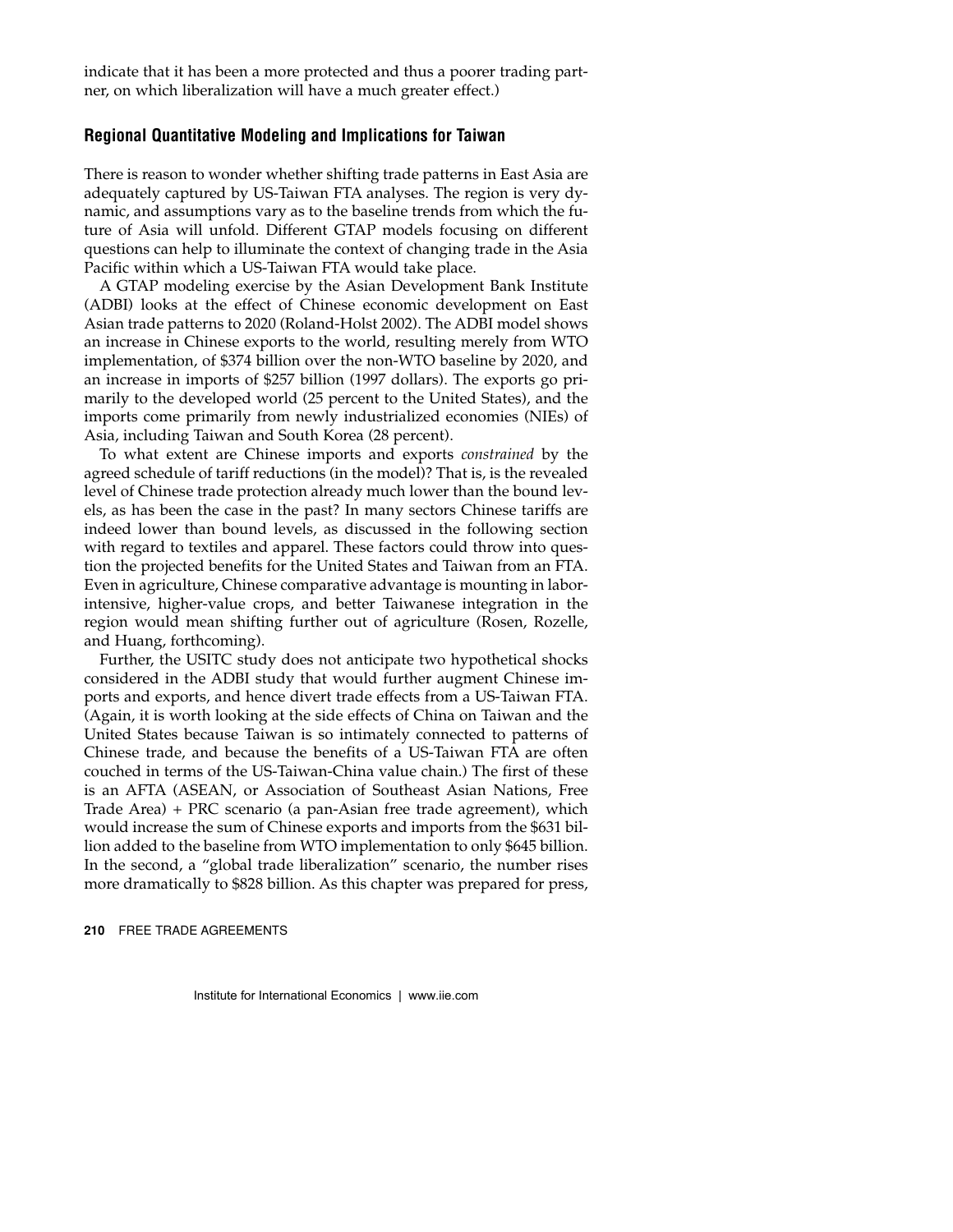significant steps toward an ASEAN + China arrangement were announced. China will allow Southeast Asian nations lower agricultural tariffs in an "early harvest" of benefits starting January 2004, en route to manufacturing tariff cuts within the proposed free trade area starting in 2005. With these commitments China demonstrates seriousness and leadership on regional trade, while the global agenda flounders.

The ADBI study predicts that China will be Asia's largest importer by 2005 and largest exporter by 2010, and that it will simultaneously run structural trade *surpluses* with western members of the Organization for Economic Cooperation and Development (the United States and the European Union in the ADBI model) and trade deficits with East Asia.11 US Trade Representative Robert Zoellick recently pitched the Free Trade Area of the Americas (FTAA) initiative as a tool to help countries such as Mexico compete with China for the US market.<sup>12</sup> This thinking probably informs support for a Taiwan FTA as well. But if the ADBI model is right, Taiwan is among the countries with the greatest incentive to focus on supplying China; an FTA with the United States is less urgent in that scenario, and could be a distraction from more critical policy initiatives.

#### **Analysis: How Dependable Is the Quantitative Evidence?**

The GTAP 5 model relies on 1997 economic data. To update it, USITC inserted into the model parameters for the lower trade barriers in Taiwan and China required by their WTO accessions. All other trade barrier data for countries and regions remain as in 1997. One might well ask, however, if other tariff changes that have occurred elsewhere since 1997 might affect the expected new flows between Taiwan and the United States. The Caribbean Basin Initiative (CBI), Andean Trade Preferences Act (ATPA), and African Growth and Opportunity Act (AGOA) all date from this period, and all pay significant attention to textiles and apparel.

The shortcomings of the GTAP model in dealing with nontariff barriers have significant implications for the results of the exercise in the service sector as well. USITC does not disaggregate services at all, nor does Gilbert; the Chung-Hua study does to a greater extent. The GTAP baseline data do not include trade barriers in services because of the perceived difficulty of estimating values correctly; therefore, the shock of freeing up service trade—though qualitatively estimated by USITC to be significant—is missing from their results.

<sup>11.</sup> See Roland-Holst (2002, 30). Unlike the western OECD nations, Japan is in near balance in its China trade. The Asian NIEs see exports to China rise \$73 billion over the baseline in 2020, while imports rise just \$38 billion. ASEAN is a slight winner in this scenario.

<sup>12.</sup> Statement of USTR Zoellick before the US Senate Finance Committee, March 5, 2003, www.ustr.gov/speech-test/zoellick/2003-03-05-testimony-finance.pdf.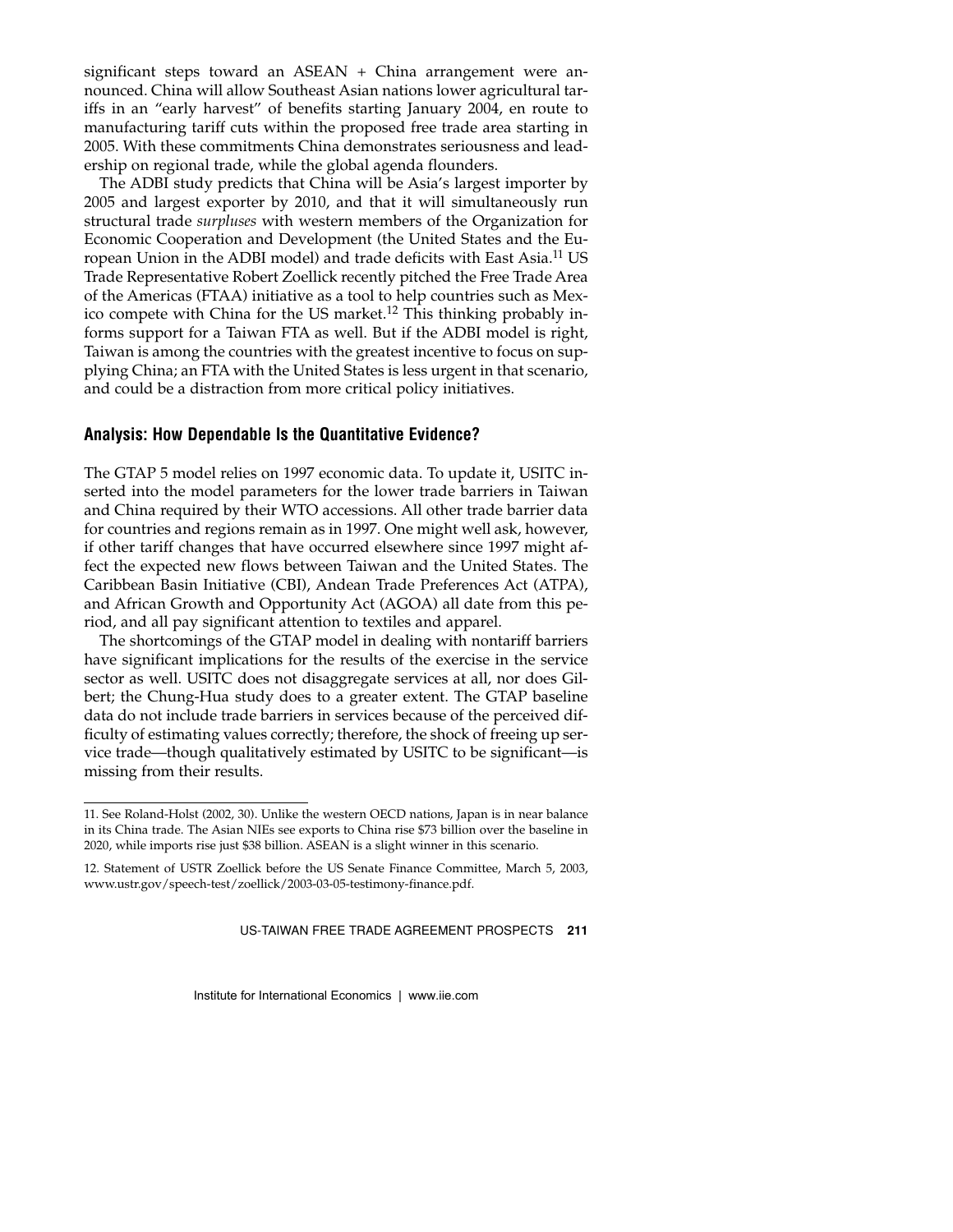# **Qualitative Analysis**

This section offers a qualitative check on the forecasts made by economic models. While the total welfare effects of a US-Taiwan FTA may be small, specific sectors may enjoy or suffer concentrated gains or losses. We examine the sector expected to deliver 90 percent of Taiwan's global export gains (textiles and apparel); two sectors forecast to benefit US exports most importantly (agriculture and autos); one characteristic US loser (industrial fasteners); and one ought-to-be-winner for the United States that underperforms in the USITC report, probably because of shortcomings in the model (services). Finally, we discuss the cross-cutting issue of intellectual property protection.

# **Textiles and Apparel**

Textiles and apparel loom so large in all estimates of the effects of a US-Taiwan FTA that they warrant further examination and analysis. Table 8.8 summarizes the estimates of the US International Trade Commission and the Chung-Hua Institution for Economic Research of the increase in Taiwan's textile and apparel production and exports.<sup>13</sup> For exports, the table shows the estimated increase in exports both bilaterally to the US market and globally.

The forecast increases of Taiwanese textile and apparel exports to the United States under an FTA are \$3.1 billion and \$3.9 billion, respectively, in the USITC and Chung-Hua studies. In each study textiles and apparel account for most of the estimated increase in Taiwan's exports to the United States. Textiles and apparel are even more important from the perspective of Taiwan's global export expansion resulting from an FTA. The sectoral breakdown available in the Chung-Hua study makes it clear that the increase, both global and bilateral, is made up overwhelmingly of increased apparel exports. The estimated expansion of production of textile and apparel—particularly the latter—is so large that it pulls resources out of the production of other goods, reducing both their output and exports. Thus the USITC and the Chung-Hua Institution estimate, respectively, that the global expansion of textile and apparel exports will account for

<sup>13.</sup> The two studies are not fully comparable because the USITC sectoral breakdown aggregates textiles, apparel, and leather goods into a single category while the Chung-Hua study treats textiles and apparel separately. Since the economics of textile and apparel production are quite different—the former is much more capital intensive than the latter—separate treatment of the two sectors seems more appropriate. Leather, which is a much smaller industry than either textiles or apparel, appears to be included in the category "other manufactures" in the Chung-Hua study.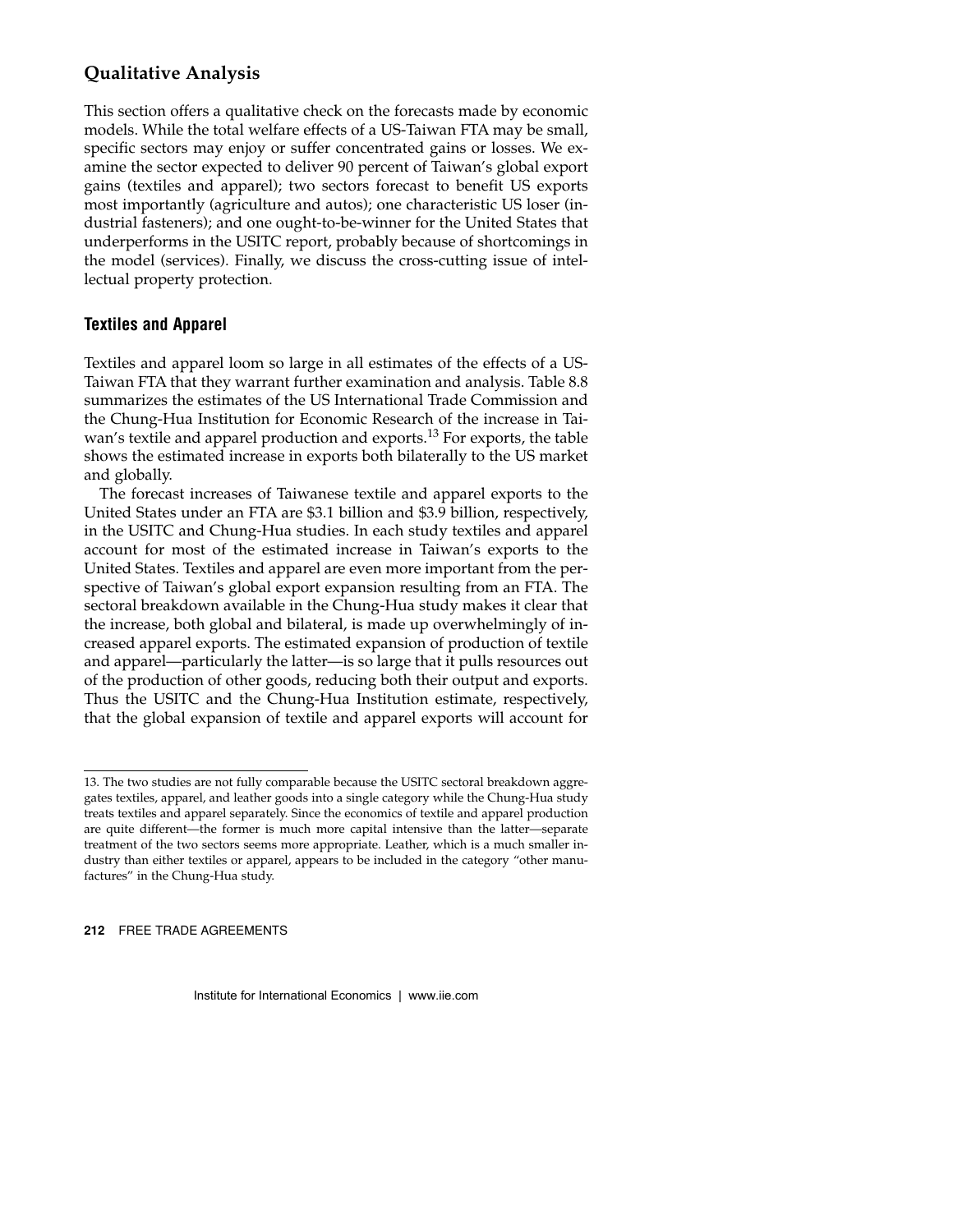|                                                              |                                  | Garments     |                                  | <b>Textiles</b> |                                  | Total       |
|--------------------------------------------------------------|----------------------------------|--------------|----------------------------------|-----------------|----------------------------------|-------------|
| Model                                                        | <b>Millions</b><br>οf<br>dollars | Percent      | <b>Millions</b><br>of<br>dollars | Percent         | <b>Millions</b><br>οf<br>dollars | Percent     |
| <b>Production</b><br><b>USITC</b><br>Chung-hua               | n.a.<br>3,280                    | n.a.<br>63   | n.a.<br>1,665                    | n.a.<br>8.6     | n.a.<br>4,945                    | 8<br>n.a.   |
| Global exports<br><b>USITC</b><br>Chung-hua                  | n.a.<br>3,227                    | n.a.<br>152  | n.a.<br>260                      | n.a.<br>2       | 2,476<br>3,560                   | 11<br>n.a.  |
| <b>Exports to United States</b><br><b>USITC</b><br>Chung-hua | n.a.<br>3,281                    | n.a.<br>n.a. | n.a.<br>613                      | n.a.<br>n.a.    | 3,104<br>3,894                   | 126<br>n.a. |
| Memorandum: Estimated increase in all Taiwan's exports       |                                  |              |                                  |                 |                                  |             |
|                                                              | Global                           |              | <b>To United States</b>          |                 |                                  |             |
| <b>USITC</b><br>Chung-hua                                    | 2,831<br>3,405                   |              | 6,645<br>6,422                   |                 |                                  |             |

#### **Table 8.8 Estimated increases in Taiwan's textile and apparel production and exports**

n.a. = not available

*Sources:* USITC (2002), Chung-Hua Institution (2002).

almost 90 percent and more than 100 percent of the projected expansion of Taiwan's global exports under a US FTA (see table 8.8).<sup>14</sup>

Global trade in textile and apparel is grossly distorted by the quantitative restrictions imposed under the Multi-Fiber Arrangement, due to be phased out pursuant to the Agreement on Textiles and Clothing negotiated in the Uruguay Round. As shown in table 8.9, Taiwan's share of the global market in apparel is expected to fall by about three-quarters, from its initial 1.5 percent down to 0.4 percent; China's share is expected to increase dramatically, from its initial 18.9 percent to 45.9 percent. The decline in Taiwan's share of the US apparel market is even sharper, from an initial 3.8 percent down to 0.3 percent. Both Taiwan and China are expected to increase their share of world trade in textiles, however.

Under the multilateral liberalization that will eliminate textile and apparel quotas at the beginning of 2005, Taiwan is forecast to lose about three-quarters of its existing global market share in apparel but to gain a substantial additional share of the global market for textiles. Its estimated increase in apparel exports, when an FTA with the United States is combined with the phaseout of MFA quotas, would thus appear to be entirely

<sup>14.</sup> The Chung-Hua study estimates that global exports of textiles and apparel will increase by \$3.56 billion, 104 percent of the estimated increase of \$3.41 billion in Taiwan's total exports.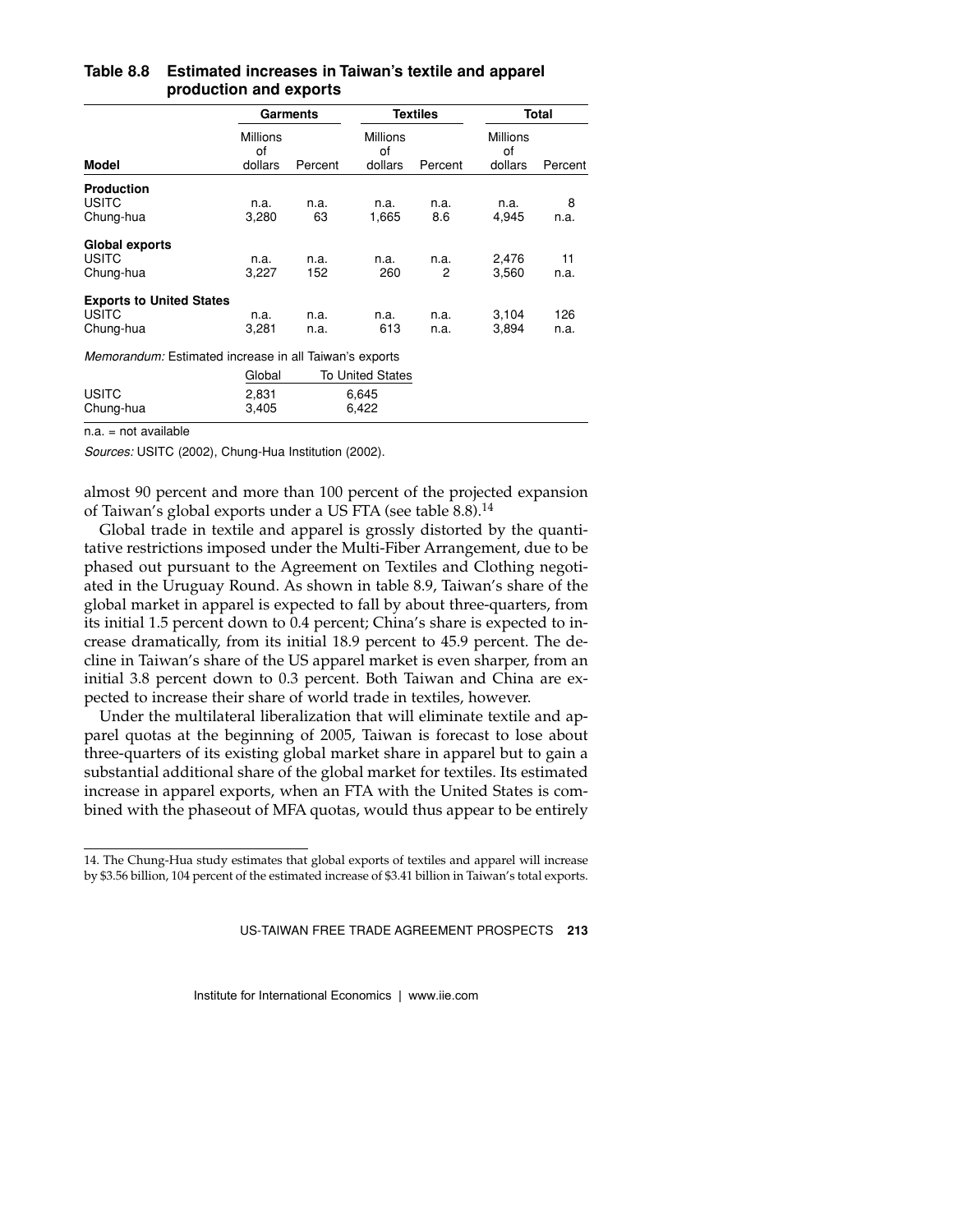|              |              | <b>Share of US market</b> |             |            |              | Share of global market |              |             |
|--------------|--------------|---------------------------|-------------|------------|--------------|------------------------|--------------|-------------|
|              |              | Apparel                   |             | Textiles   |              | Apparel                |              | Textiles    |
| Year         | China        | Taiwan                    | China       | Taiwan     | China        | Taiwan                 | China        | Taiwan      |
| 1997<br>2007 | 13.5<br>20.5 | 3.8<br>0.3                | 8.1<br>22.3 | 5.2<br>3.8 | 18.9<br>45.9 | 1.5<br>0.4             | 10.8<br>18.9 | 6.1<br>10.0 |

#### **Table 8.9 Textile and apparel trade of Taiwan and China: Estimated effects of the MFA phaseout** (percent)

MFA = Multi-Fiber Arrangement

*Source:* Ianchovichina and Martin (2001). We are indebted to Dr. Martin for supplying the data for Taiwan, which, while generated in the model used, were not reported in the published article.

at the expense of lower-cost producers, most notably China. The reason is that even after the MFA quotas on apparel are eliminated, the United States will continue to restrict imports of apparel by relatively high tariffs—typically 16 to 17 percent (the average US manufacturing tariff is only 2.8 percent). In a bilateral FTA with the United States, Taiwan's apparel producers will escape this import tariff while China, India, and many other lower-cost producers will not. Thus all the export gains Taiwan would achieve under a bilateral FTA with the United States come at the expense of other lower-cost producers of apparel, suggesting that trade diversion dominates trade creation in a US-Taiwan FTA.

In addition, a bilateral FTA with the United States would cause domestic resources in Taiwan to be reallocated away from sectors of comparative advantage to apparel, in which Taiwan has a comparative disadvantage in production.<sup>15</sup> This shift would not be good for Taiwan itself.

Finally, Taiwan's gains in this sector could be fleeting. Either further multilateral trade liberalization or the establishment of FTAs between the United States and other lower-cost garment producers would undermine Taiwan's gains. We are thus left with the following question: Should Taiwan reallocate resources out of sectors in which it has a true global comparative advantage in order to reap modest and probably transitory gains

<sup>15.</sup> These reallocation effects are reminiscent of (though distinct from) the "Dutch disease" phenomenon, in which booming exports in one sector (usually though not always an extractive industry export like oil) make production in other desirable industries too costly. In the mid-1980s the appreciation of Taiwan's currency threatened to undermine its competitiveness in labor-intensive goods. To avoid a total loss in these industries, Taiwan invested in China, distributing labor-intensive activities there while keeping value-added work at home. A similar transfer now taking place in higher-tech industries would likely be augmented by a textiles miniboom. But it is not clear that Taiwanese leaders want to encourage further migration of manufacturing to China with its lower wages. See Lin (1996) for an analysis of Taiwan and the Dutch disease.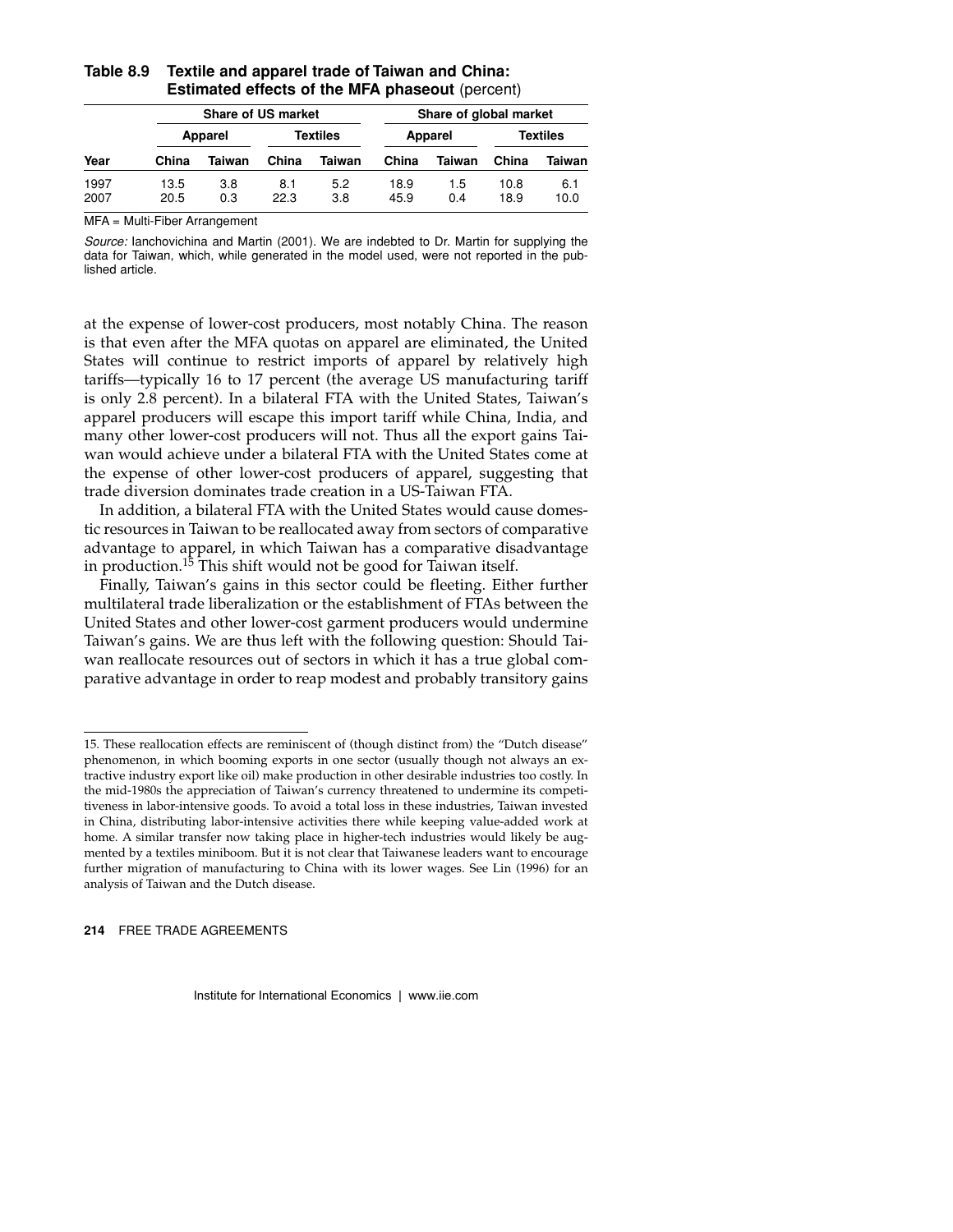from the production and export of a product in which it is not globally competitive?

#### **Agriculture**

Agriculture should yield mutual gains in a US-Taiwan FTA, especially if areas where tariff peaks and technical barriers exist are included in the agreement. In Taiwan, agriculture has shrunk today to less than 1.9 percent of the economy; agriculture is not an area of comparative advantage for Taiwan, which runs a growing trade deficit in agriculture and expects this trend to continue. For those 800,000 Taiwanese households still involved in agriculture, 70 percent of income comes from nonagricultural activities (USITC 2002a, 2-9); they thus resemble Japanese hobby-farmers, who maintain farms more to qualify for entitlements than as a primary vocation.

Major US export winners are sellers of goods for which current tariffs in Taiwan are high, including citrus (25 to 50 percent tariffs), deciduous fruit (19 percent), fish and shellfish (25 percent), poultry (25 percent under the quota, prohibitive above), beef and pork (15 percent), and processed food (12 percent). Overall, a 0.3 percent sectoral output gain is predicted in the vegetables, fruits, and nuts category—the greatest sectoral gain for the United States. Bilaterally, all but two of the agricultural categories examined by USITC enjoy net trade gains (oil seeds and processed rice decline trivially); globally, 7 of the 13 categories enjoy net trade gains, while the others decline slightly.

Taiwan has a rice import quota of 145,000 metric tons and tariffs of 20 to 30 percent for processed rice products within the quota, while apparent annual consumption is 1.4 million metric tons (USITC 2002a, 4-2). Imports are not permitted outside the quota. Although the USITC report shows little absolute growth in US exports in rice, including this sensitive sector would enhance economic welfare for Taiwan. For its part, the United States maintains high protection of sugar, with absolute quotas on imports. If these were removed, Taiwanese sugar exports to the United States could leap: despite Taiwan's low competitiveness in sugar, prices are so inflated in the protected US market that it could profit with preferential access. However, in the just-completed US-Singapore FTA, US sugar imports remain an exception to free trade, with very small tariff rate quotas of 15 to 22 metric tons for 10 years.16 One imagines that a similar carve-out of sugar would be sought by US interests in a Taiwan negotiation.

<sup>16.</sup> That Taiwan is not a major sugar-exporting nation will not deter American sugar industry interests from seeking to exclude sugar—and probably processed foods containing sugar—from a potential US-Taiwan FTA, as they did in the US-Singapore negotiation (see American Sugar Alliance 2002).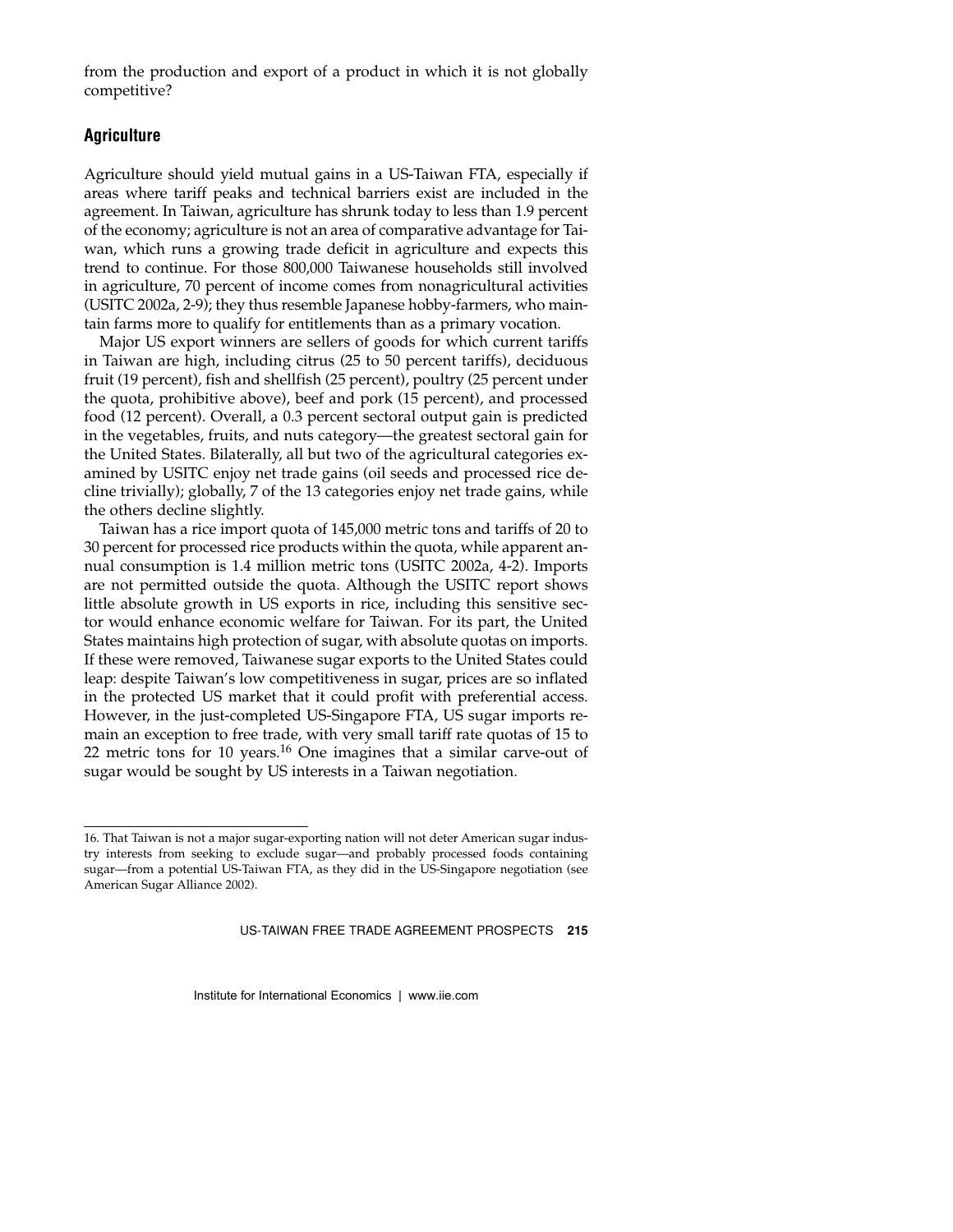Because Taiwan has thus far taken a permissive stand on genetically modified foods, this issue is unlikely to present a major stumbling block to negotiating an FTA. More generally, the USITC report noted (and the US-Taiwan Business Council highlighted) that there are inconsistencies in the labeling requirements imposed by the Taiwanese government regarding the bulk packaging of food and beverages. To the extent that these inconsistencies are definable technical barriers to trade, FTA negotiations would likely address them and thus facilitate US exports to Taiwan in this sector.

#### **Motor Vehicles and Parts**

The motor vehicles and parts sector is the big export winner for the United States in an FTA with Taiwan, according to the GTAP models. US exports to Taiwan rise by \$441 million in 2005, and by \$369 million worldwide in the USITC study.<sup>17</sup> Though reflecting only 0.1 percent output growth in the sector overall, this increase is significant in the US-Taiwan FTA context.

US-Taiwan motor vehicle trade has been shrinking for some years, a contraction due less to Taiwanese trade protection than to shifting market trends. Japanese and South Korean vehicles have taken US market share, apparently by better anticipating the tastes of Taiwanese consumers regarding interior detailing, size, and style. Discussions with two major US auto manufacturers revealed uncertainty as to whether US duty-free treatment in vehicles would be enough to offset this trend. Taiwanese view autos imported from the United States as being of lower reputation and quality, and this problem extends even to Japanese-brand vehicles manufactured in the United States. Another issue is whether the Taiwanese market is served more naturally by the rapidly proliferating assembly lines in mainland China. At present, however, production costs at these Chinese facilities remain higher than in the United States (by as much as 30 percent, according to the chief global economist for General Motors). Furthermore, vehicles are among the 25 percent of all products currently banned from importation into Taiwan from the mainland; the economics are thus secondary until Taiwan dismantles these import bans, an action they are under some pressure from major automakers to take.

Yet even after Taiwan applies most favored nation (MFN) auto treatment to China, significant tariffs and quotas will remain (under the WTO, Taiwan is permitted to maintain auto quotas until 2011). Under an FTA, US exports would enjoy an exception to these tariffs, and that preference combined with the advantageous US cost of production could bolster US exports serving the Taiwanese vehicle market for some years—if we as-

<sup>17.</sup> In the Chung-Hua study, US bilateral exports increase \$1.4 billion, more than three times as much as the USITC estimate.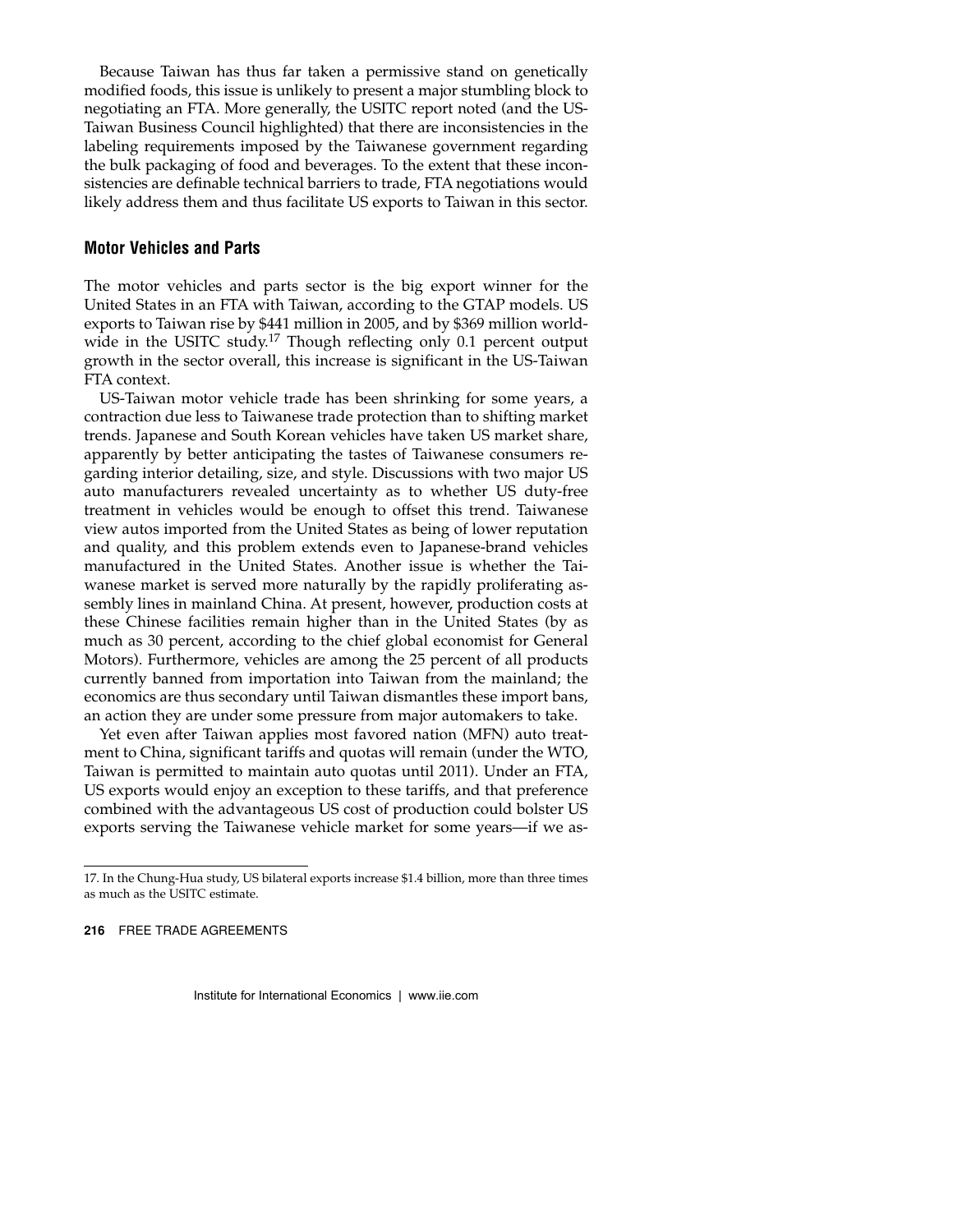sume that other countries do not negotiate similar preferential access to the Taiwanese market. If Taiwan joined an ASEAN + 3 FTA or signed an FTA with Japan, then the US advantage would be eliminated (as it would in other product areas). The bottom line is that the US sector that will enjoy the greatest gains, according to the economic models, is hampered by a three-way tug-of-war between market forces, consumer preferences, and preferential trade arrangements. Major US firms in this industry cannot be relied on to fight hard for such an agreement, unless they clearly grasp how Taiwan fits into their global production and supply chains (for instance, through liberalization of Taiwanese prohibitions on auto imports from mainland China).

# **Fasteners**

Representatives of the US fastener industry filed hearing statements strongly opposing a US-Taiwan FTA—at least one that does not exclude metal fasteners. They argue that existing duties on Taiwanese fasteners are not enough to protect US industry; free trade in the sector therefore would be prima facie bad. They observe that protection upstream from them in the US steel industry increases their input costs, making them less competitive (they fail to note that a similar regime for fasteners would simply put the same input cost disadvantage on US manufacturing downstream from them). Most provocatively, they suggest that for the fasteners industry free trade with Taiwan would de facto mean free trade with mainland China.

This raises the question of rules of origin. Responding to this US hearing filing, the Taiwan Industrial Fasteners Institute responded that Taiwan would uphold the terms of the FTA on transshipment, but in any case "Taiwan . . . does not permit fastener imports from Mainland China" (USITC 2002b). Taiwanese industry asserts that industrial fasteners, like products composing 25 percent of Taiwan's tariff code (such as autos, discussed above), cannot be imported into Taiwan from China.

#### **Services**

As we note in the quantitative analysis, the GTAP modeling used to estimate the effects of a US-Taiwan FTA does not forecast service trade well, because it does not build in initial barriers. The Chung-Hua study, by contrast, does include a second scenario that models a one-quarter reduction in barriers to trade in services. In that scenario, the total welfare gains to the United States are about 40 percent larger than in the baseline scenario. In terms of production effects, the output of services in the United States expands by \$2 billion versus \$1.5 billion in the baseline scenario; the largest share and proportionately largest gains are in industrial and financial services.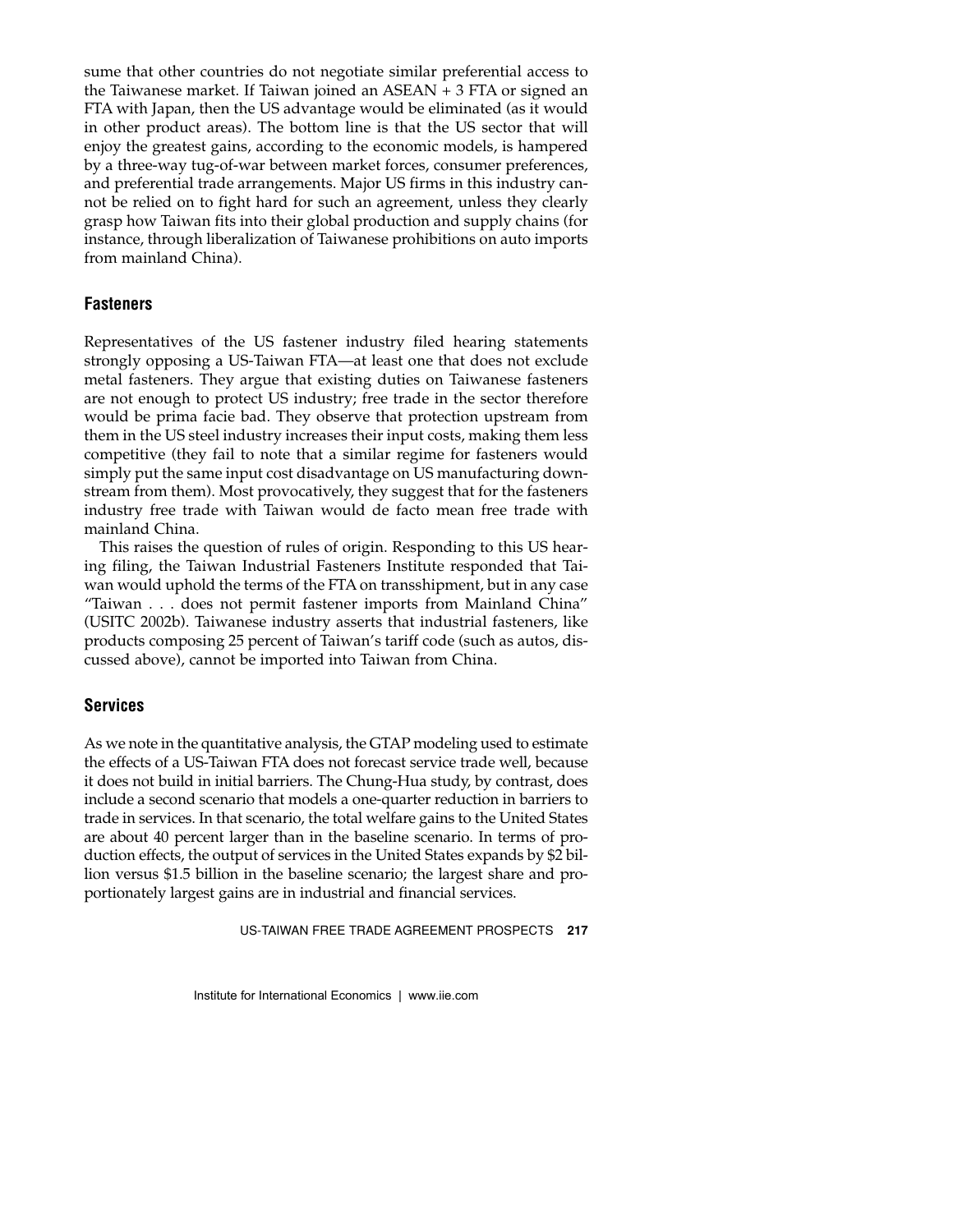Service industries ought to provide US businesses with some of their best opportunities in Taiwan if reforms lower barriers to trade. This prediction is supported both by the attempt to model service liberalization in the Chung-Hua report and by anecdotal evidence. Financial services and telecommunications services are considered in the discussion below because they are areas of US comparative advantage and of observed Taiwanese weakness.

In a number of service industries, Taiwan's WTO entry led to the scheduling of market openings that should be well in place. In insurance, for example, US interests applaud the commitments made by Taiwan and are more concerned with implementing them than with negotiating new arrangements in an FTA. Many other service-sector issues are regulatory in nature or deal with competition policy, areas unlikely to be directly addressed in a bilateral FTA.

#### Financial and Insurance Sectors

US industry has lately emphasized a number of negotiating goals in FTAs, including the removal of bans on 100 percent ownership, national treatment, regulatory transparency, elimination of economic needs tests, and improvements in the dissemination of permits and in the processing of financial information. The models for these objectives are the US-Singapore and US-Chile FTAs. The 2003 *National Trade Estimate Report* from the USTR reports that Taiwan has reformed its financial sector significantly in recent years, in some respects more quickly than required (USTR 2003a, 362). Most remaining issues have to do with financial reforms rather than national treatment or market access, and such reforms are not the subject of FTAs.

Within financial services, insurance is often a focus of US negotiators. Sources at US firms consulted for this study indicated that Taiwan has made considerable progress on insurance-sector market access as part of WTO accession and that an FTA negotiation would not provide a major opportunity for US industry. One US insurance representative pointed out that Taiwan not only accepted the "model schedule" for insurance put forth by the United States for WTO accession, but was the first to embrace extended commitments under the schedule, including regulatory procedures for product approval. In short, Taiwan is considered to be in the vanguard in its commitments to market access for international insurance, and thus an FTA with Taiwan is not a priority for this industry.

#### **Telecommunications**

Not all Taiwanese commitments in telecom made in WTO accession talks have been fully implemented, and industry and USTR both identify barriers to market access. These are largely problems of regulations and competition policy. The American Chamber of Commerce in Taipei points to foreign ownership caps, dominant carrier regulations, and the indepen-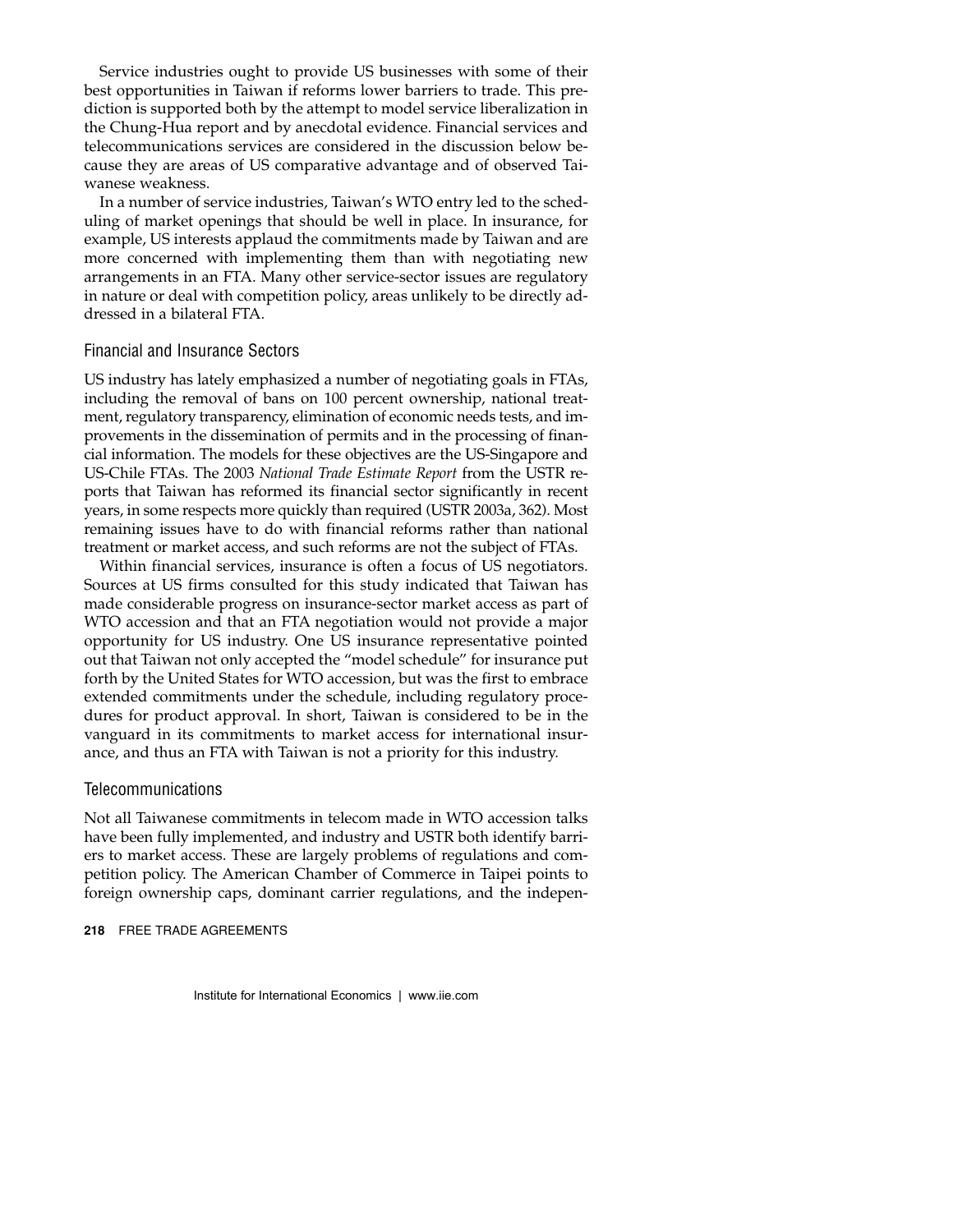dence of the regulator as priority issues (American Chamber of Commerce 2003). In Type I telecom services (basic service), a 60 percent direct plus indirect ownership cap for foreigners exists, and the chairman of such businesses must be a Taiwanese citizen (though a requirement that half the board of directors and supervisors be Taiwanese has been dropped).

Because the USITC US-Taiwan FTA study does not model these barriers or the effects of removing them, its results probably understate the gains to the US telecom industry (and Taiwanese consumers) should they be dismantled. The US-Singapore FTA, which addresses interconnection, resale of services, regulatory procedures, and nondiscriminatory access to the market, would probably provide a benchmark on procompetitive telecom policy for talks with Taiwan.

#### **Crosscutting Issues**

#### Intellectual Property Rights

The USTR identifies the treatment of intellectual property rights in Taiwan as a "serious and contentious issue" for the United States (USTR 2003a, 361). Despite considerable changes in Taiwanese law and in enforcement action in the run-up to WTO accession, Taiwan is on the Special 301 Priority Watchlist for IPR. In 2003, the USTR acknowledges actions by Taiwanese authorities, but reports no results. Only 10 other economies are on the Priority Watchlist. As mentioned at the start of this chapter, the USTR has ruled out FTA negotiations with Taiwan until existing WTO and bilateral commitments are fulfilled, those regarding IPR in particular.<sup>18</sup>

The *National Trade Estimate Report* calls attention to IPR-infringing facilities, pharmaceutical counterfeiting, trade-dress (the distinctive packaging and representation of a product) infringements, and inadequate judiciary and bureaucratic processes for redress of IPR problems. It also cites (USTR 2003a, 361) an International Intellectual Property Alliance (IIPA) estimate that weak Taiwanese IPR regimes cost US businesses more than \$750 million in 2002 (mostly in entertainment software)—a sum almost four times greater than the US welfare gains estimated by the USITC study (\$200 million) and the largest loss claimed by IIPA save that for China (this is illustrative only—revenue and welfare are not comparable). Even if this estimate is overstated, as US industry claims regarding IPR have been in the past, the problem is significant. The USTR asserts that the US-Singapore FTA made significant progress on IPR in the areas of trademarks, copy-

<sup>18.</sup> The United States has had a trade and investment facilitation agreement (TIFA) with Taiwan since the late 1990s. Official US policy has been not to elevate TIFA talks to the higher level required to facilitate FTA negotiations until existing Taiwanese commitments are implemented. Of course, if strategic considerations should trump standing modalities, then these limitations could be surmounted.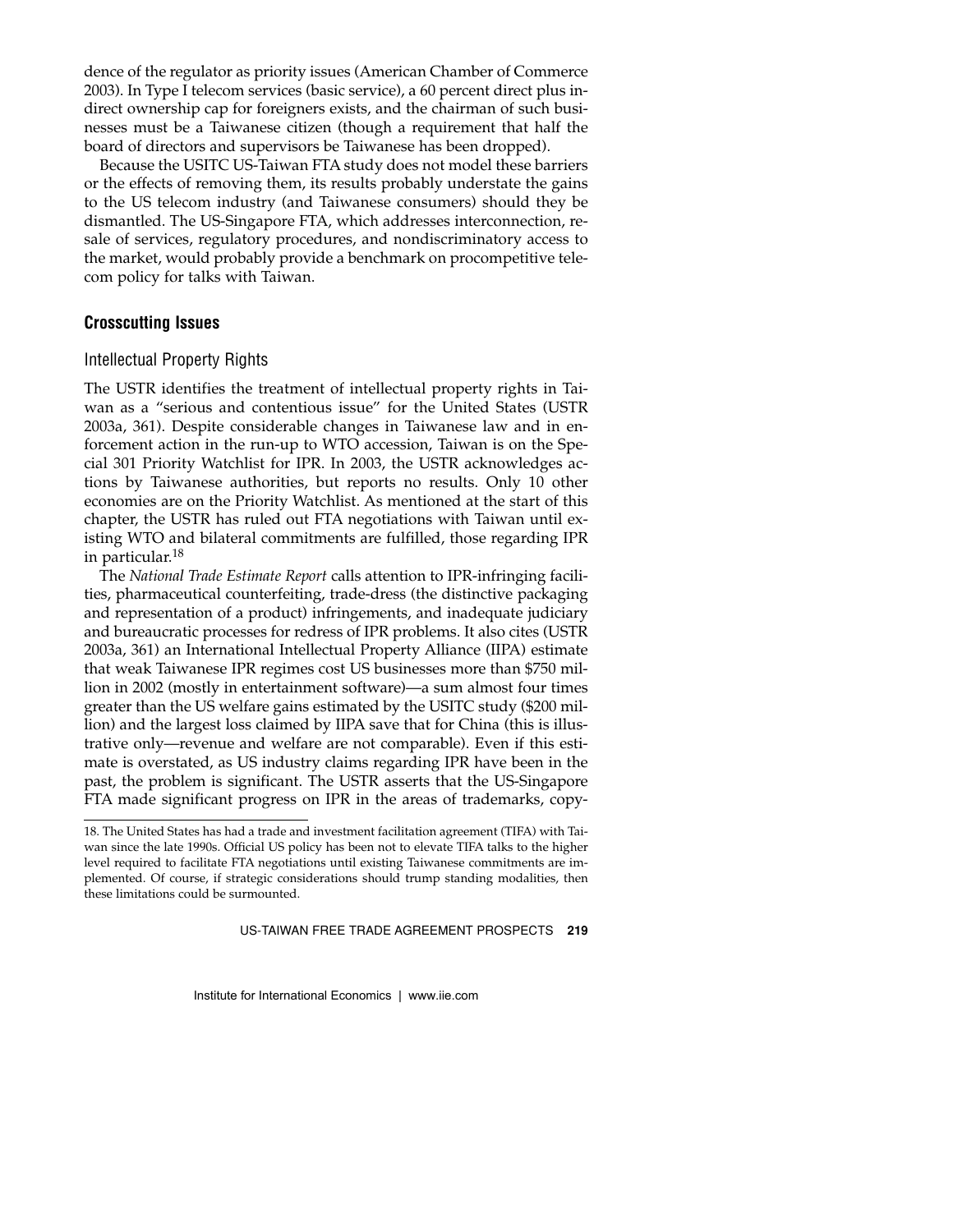rights, patents and trade secrets, and prevention of the export of infringing goods, including transshipped goods, to the United States. This success has raised the bar for FTA talks; but the USTR is insisting on major improvement in IPR by Taiwan *before* FTA negotiations can be considered.

#### Rules of Origin

Taiwan enjoys bipartisan support in Washington, and the effects of freer trade with Taiwan per se are not so great that they should generate concerted opposition from protectionist Americans. Objection on narrow grounds is likely only in a few industries, such as fasteners, where losses would be concentrated. However, the argument that "free trade with Taiwan is de facto free trade with China," though lacking merit, may be echoed by the numerous groups suspicious of China: interests opposed to free trade, security hawks, anti-Communist pundits, and members of Congress nostalgic for bygone annual MFN battles. The "China issue" will arise in debate over free trade with Taiwan, and will inevitably heighten the attention paid to rules of origin language in any FTA. As noted above, the irony is that Taiwan, despite its massive exports to China, prohibits the import of more goods of Chinese origin than does any other economy.

Rules of origin in a US-Taiwan FTA could be expected to follow the model set out in the recently concluded US-Singapore and US-Chile FTAs. These are by no means simple. In the US-Singapore agreement the rules of origin annex runs 284 pages, with textiles and apparel as well as agriculture getting very detailed treatment (USTR 2003b). Many of the rules are clearly crafted to manage the effects of "free trade" to ensure that something other than a truly level playing field is created between the parties. In the case of Taiwan, no less than Singapore, those sectors expected to see the greatest adjustment (hence benefits) between the two parties would probably see the most battles by lawyers over rules of origin.

Another consideration is that if the Washington proponents of a US-Taiwan FTA are those who take a hawkish position on China, then they might insist on inserting a special rule of origin designed to limit any gains to China. As noted throughout this chapter, the more an FTA distracts Taiwan from better integration with the economy of the region, which includes China, the less well it will serve Taiwan's interests in the long run. Therefore any special rules of origin designed to reduce Chinese content in US imports from Taiwan should be examined closely.

# **Conclusions**

This analysis has demonstrated that the overall welfare effects of a US-Taiwan FTA are modest, especially for the United States. In absolute terms,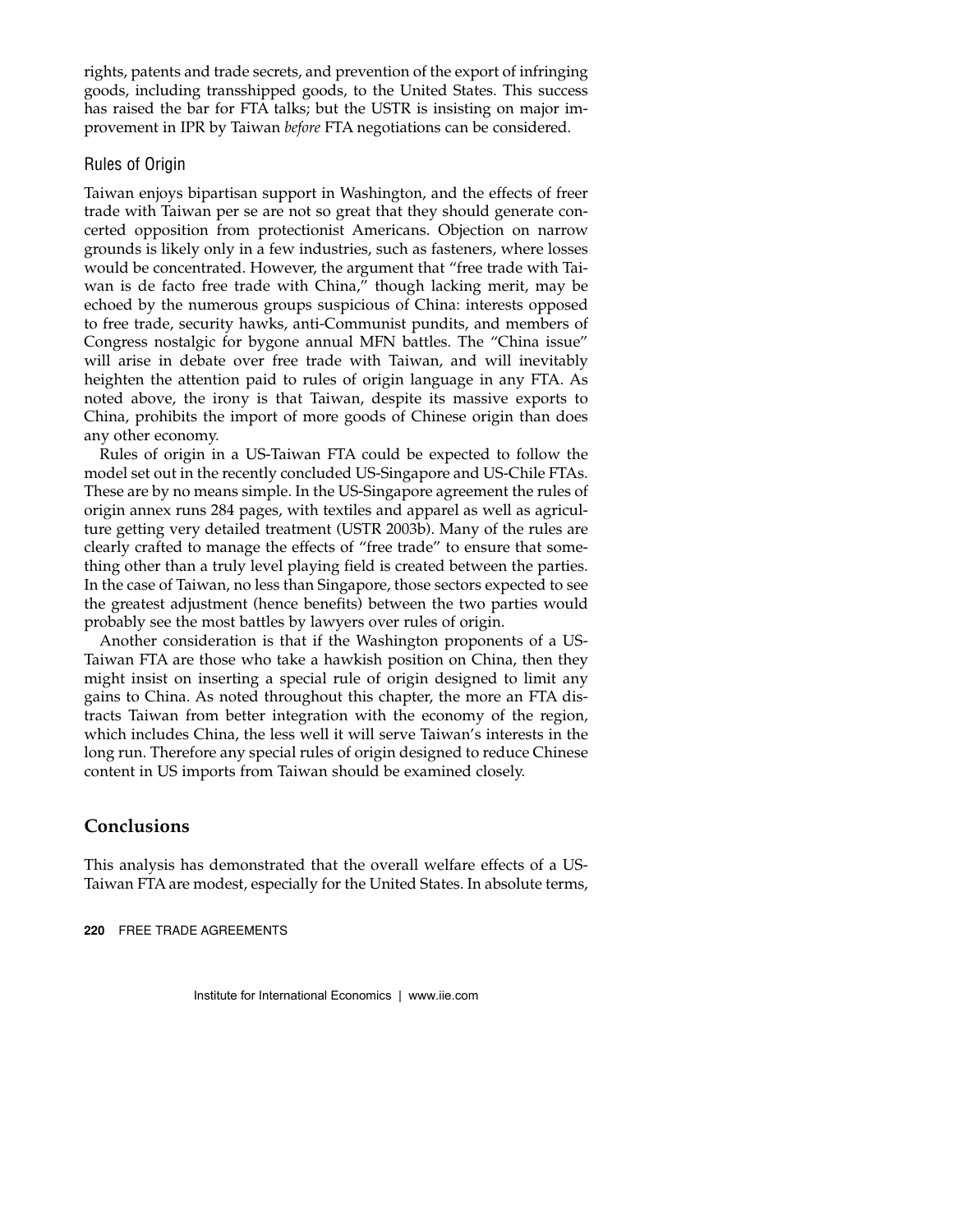however, the gains to the United States are larger than for all but two of the other prospective FTAs examined by Gilbert.<sup>19</sup> An FTA between the United States and Taiwan would appear to be mostly trade diverting, not trade creating. The biggest reason by far for this outcome is the gains Taiwan would enjoy in textile and apparel exports. To achieve those gains, sunrise industries in Taiwan would likely have to compete with sunset industries more vigorously for resources. Gains in textiles and apparel could be transitory and would even have adverse consequences for Taiwan's long-term economic growth and welfare, because they are concentrated in industries Taiwan cannot sustain in the medium term.

Setting aside for the moment the danger of misallocating resources within Taiwan, a US FTA would partially offset diversion away from Taiwan that would occur if the United States concluded FTAs with many other Asian newly industrialized economies and if politics with China prevented Taiwan from joining in competitive liberalization. Gains from a US-Taiwan FTA alone will not bolster Taiwan's long-term economic welfare and cannot fully offset losses from failure to join in Asian integration. But as noted at the outset, other nations in the Asia-Pacific region have said that negotiating economic arrangements with Taiwan would be easier if the United States broke the diplomatic impasse and did so first. Thus, a US-Taiwan FTA could lead the way to the deeper Asian economic integration that is most likely to support long-term Taiwanese welfare. (Of course, if Beijing withdrew its diplomatic pressure on other Asian nations not to negotiate economic arrangements with Taiwan, then the importance of a US-Taiwan FTA in this regard would be moot.) Failing the ability of a US-Taiwan FTA to facilitate regional economic opportunities for Taiwan, at the bare minimum a US-Taiwan FTA could deliver a modicum of economic gains (diversionary or otherwise) to offset a fraction of the losses from sitting out regional integration.

## **References**

- American Chamber of Commerce. 2003. *2003 Taiwan White Paper*. http://amcham.com.tw/ publications\_services.php (May).
- American Sugar Alliance. 2002. On the Negotiation of the U.S.-Singapore Free Trade Agreement. *Archives: Papers & Testimony.* www.sugaralliance.org/archives/index.htm (May 24).
- Chung-Hua Institution for Economic Research. 2002. *A Report on the Estimated Economic Effects of a Free Trade Agreement between Taiwan and the United States.* Taipei.
- Dumbaugh, Kerry B. 2001. *Taiwan: Recent Developments and US Policy Choices.* CRS Issue Brief for Congress. Report IB98034. Washington: Congressional Research Service. www.

US-TAIWAN FREE TRADE AGREEMENT PROSPECTS **221**

<sup>19.</sup> The two economies are South Korea and Thailand, which Gilbert (2003, table 2) credits with \$2.7 billion and \$820 million in equivalent variation (EV) gains to the United States, compared with \$760 million for Taiwan.